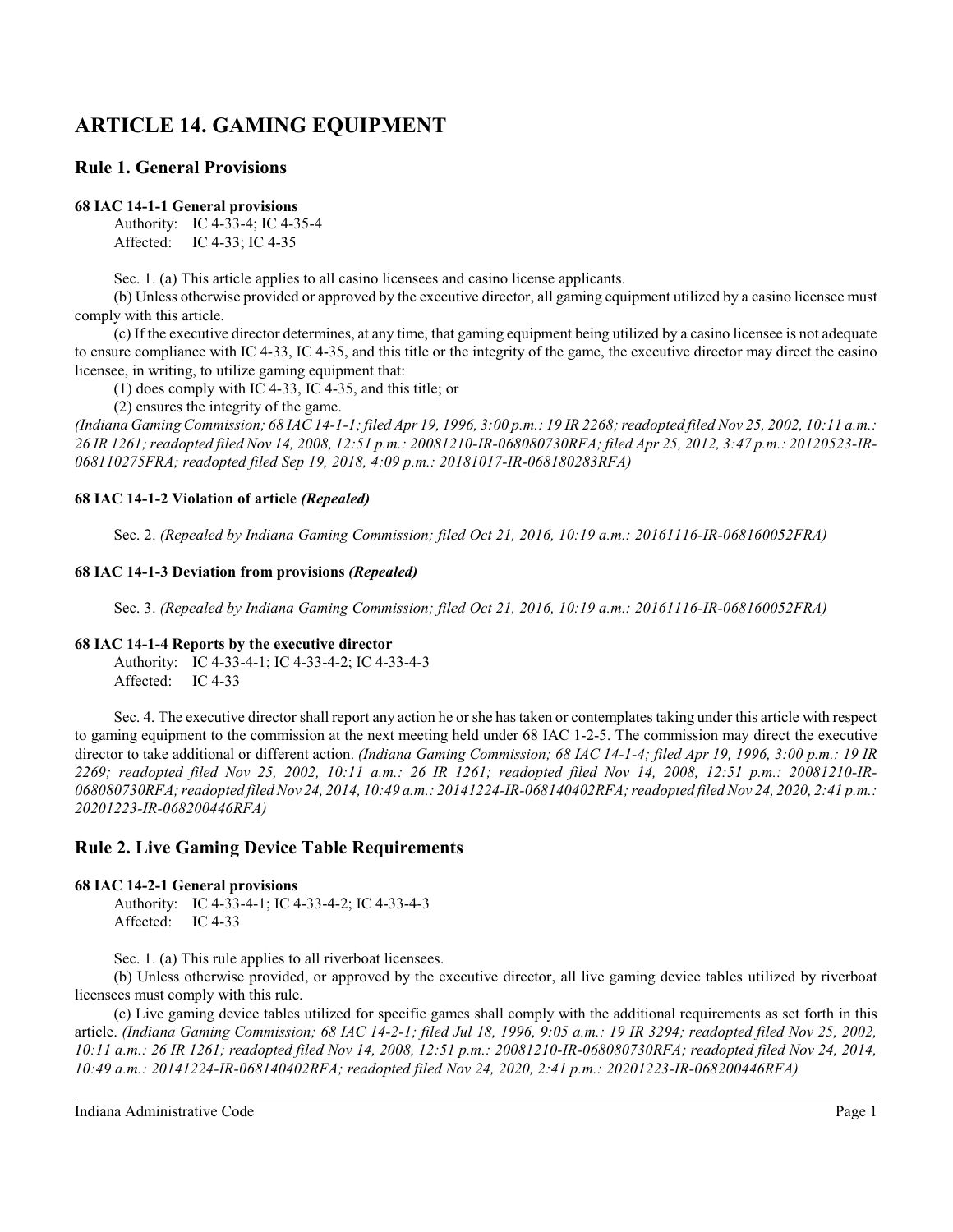#### **68 IAC 14-2-2 Live gaming device table requirements**

Authority: IC 4-33-4 Affected: IC 4-33

Sec. 2. (a) Each live gaming device must have, at a minimum, the following:

(1) Each live gaming device must have a drop box attached to it that meets the following requirements:

(A) One (1) lock that secures the contents of the drop box.

(B) A separate lock that attaches the drop box to the live gaming device. The keys to the lock securing the contents of the drop box and attaching the drop box to the live gaming device must be separate.

(C) A slot opening through which:

(i) currency;

(ii) coins;

(iii) chips;

(iv) forms;

(v) records; and

(vi) documents;

can be inserted into the drop box.

(D) Be equipped with a mechanical device that automatically closes and locks the slot opening upon removal of the drop box from the live gaming device.

(E) Is attached to the side of the live gaming device table at which the dealer is located or at another location approved by the executive director.

(F) Have the type of game, the shift, and the live gaming device table number to which the drop box is attached permanently imprinted on the drop box. The imprinted information must be clearly visible.

(2) Each live gaming device shall be capable of having a tip box attached to it for the deposit of tips and gratuities received by the dealer. If a live gaming device has a tip box attached to it, the tip box must meet the following requirements:

(A) Be a transparent container.

(B) Be locked.

(C) Be secured to the table. If the tip box is attached by means of a lock, the key to remove the tip box from the table must be separate from the key that opens the tip box.

(D) Be attached to the side of the live gaming device table at which the dealer is located or at another location approved by the executive director.

(3) Each live gaming device that utilizes a table layout must have the name of the riverboat licensee imprinted on the layout.

(b) The riverboat licensee may have emergency drop boxes to replace the drop boxes on a temporary basis. The emergency drop boxes must:

(1) meet the requirements outlined in subsection (a)(1)(A) through (a)(1)(E); and

(2) have the word "EMERGENCY" permanently and clearly imprinted thereon.

*(Indiana Gaming Commission; 68 IAC 14-2-2; filed Jul 18, 1996, 9:05 a.m.: 19 IR 3294; filed Dec 2, 2001, 12:35 p.m.: 25 IR 1066; readopted filed Nov 25, 2002, 10:11 a.m.: 26 IR 1261; readopted filed Nov 14, 2008, 12:51 p.m.: 20081210-IR-068080730RFA; filed Sep 29, 2009, 3:08 p.m.: 20091028-IR-068090218FRA; filed Nov 13, 2015, 2:37 p.m.: 20151209-IR-068150113FRA; readopted filed Sep 30, 2021, 2:07 p.m.: 20211027-IR-068210351RFA)*

#### **68 IAC 14-2-3 Commission registration number; inventory**

Authority: IC 4-33-4 Affected: IC 4-33

Sec. 3. (a) Each live gaming device shall display an external registration tag and number that is issued and affixed by the commission.

(b) The riverboat licensee must maintain an inventory of live gaming devices. The inventory must include the following:

(1) The serial number, if any, assigned to the live gaming device by the manufacturer.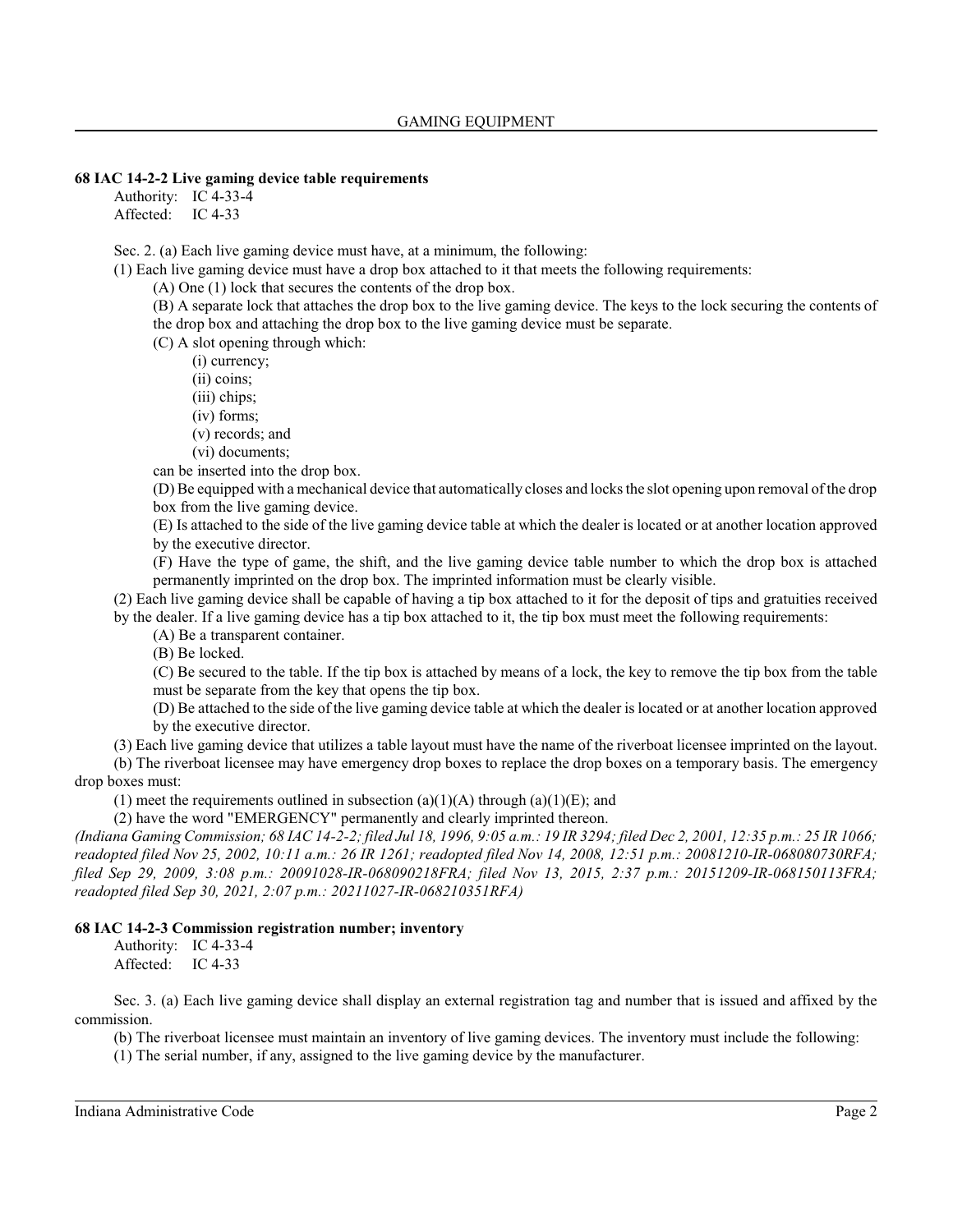- (2) The registration number issued by the commission.
- (3) The type of game for which the live gaming device is designed and used.
- (4) The location of each live gaming device.
- (5) The manufacturer of the live gaming device.
- (c) The inventory report must be submitted, on a form prescribed by the commission, to the executive director:
- (1) within ten (10) days of the issuance of the riverboat owner's license; and

(2) on each subsequent anniversary date of the issuance of the riverboat owner's license.

*(Indiana Gaming Commission; 68 IAC 14-2-3; filed Jul 18, 1996, 9:05 a.m.: 19 IR 3294; readopted filed Nov 25, 2002, 10:11 a.m.: 26 IR 1261; readopted filed Nov 14, 2008, 12:51 p.m.: 20081210-IR-068080730RFA; filed Apr 25, 2012, 3:47 p.m.: 20120523-IR-068110275FRA; readopted filed Sep 19, 2018, 4:09 p.m.: 20181017-IR-068180283RFA)*

#### **Rule 3. Cards and Dice**

#### **68 IAC 14-3-1 General provisions**

Authority: IC 4-33-4 Affected: IC 4-33

Sec. 1. This rule applies to all:

(1) riverboat licensees; and

(2) riverboat license applicants.

*(Indiana Gaming Commission; 68 IAC 14-3-1; filed Apr 19, 1996, 3:00 p.m.: 19 IR 2269; readopted filed Nov 25, 2002, 10:11 a.m.: 26 IR 1261; filed Dec 6, 2006, 2:52 p.m.: 20070103-IR-068060191FRA; filed Apr 25, 2012, 3:47 p.m.: 20120523-IR-068110275FRA; readopted filed Sep 19, 2018, 4:09 p.m.: 20181017-IR-068180283RFA)*

#### **68 IAC 14-3-2 Playing card specifications**

Authority: IC 4-33-4-1; IC 4-33-4-2; IC 4-33-4-3 Affected: IC 4-33

Sec. 2. (a) All playing cards utilized by a riverboat licensee or a riverboat license applicant must comply with this rule. (b) All playing cards must meet the following specifications:

(1) Unless otherwise provided in this article, all decks of cards must be one (1) complete standard deck of fifty-two (52) cards in four (4) suits. The four (4) suits shall be hearts, diamonds, clubs, and spades. Each suit shall consist of numerical cards from:

 $(A)$  two  $(2)$  to ten  $(10)$ ;

(B) a jack;

(C) a queen;

- (D) a king; and
- (E) an ace.

(2) The backs of each card in a deck must be identical and no card shall contain anymarking, symbol, or design that will enable a person to know the identity of any element printed on the face of the card or that will differentiate the back of that card from any other card in the deck.

(3) All edges must be perfectly square with each side at a precise ninety (90) degree angle to each adjacent side of the card.

(4) The radius of all four (4) corners must be exactly the same.

(5) The name or logo of the riverboat licensee or riverboat license applicant must be imprinted on the back side of each playing card twice in a mirror image. The mirror imaged name or logo of the riverboat licensee or riverboat license applicant must be spaced a minimum of three-fourths  $(3/4)$  of an inch apart.

(6) When playing cards have a white border, the border must be a minimum of three-sixteenths(3/16) of an inch on each side of the card.

- (7) In the hearts suit, the hearts must be a burgundy red color.
- (8) In the diamonds suit, the diamond pips must be a burgundy red color.
- (9) In the spades suit, the spades must be a black color.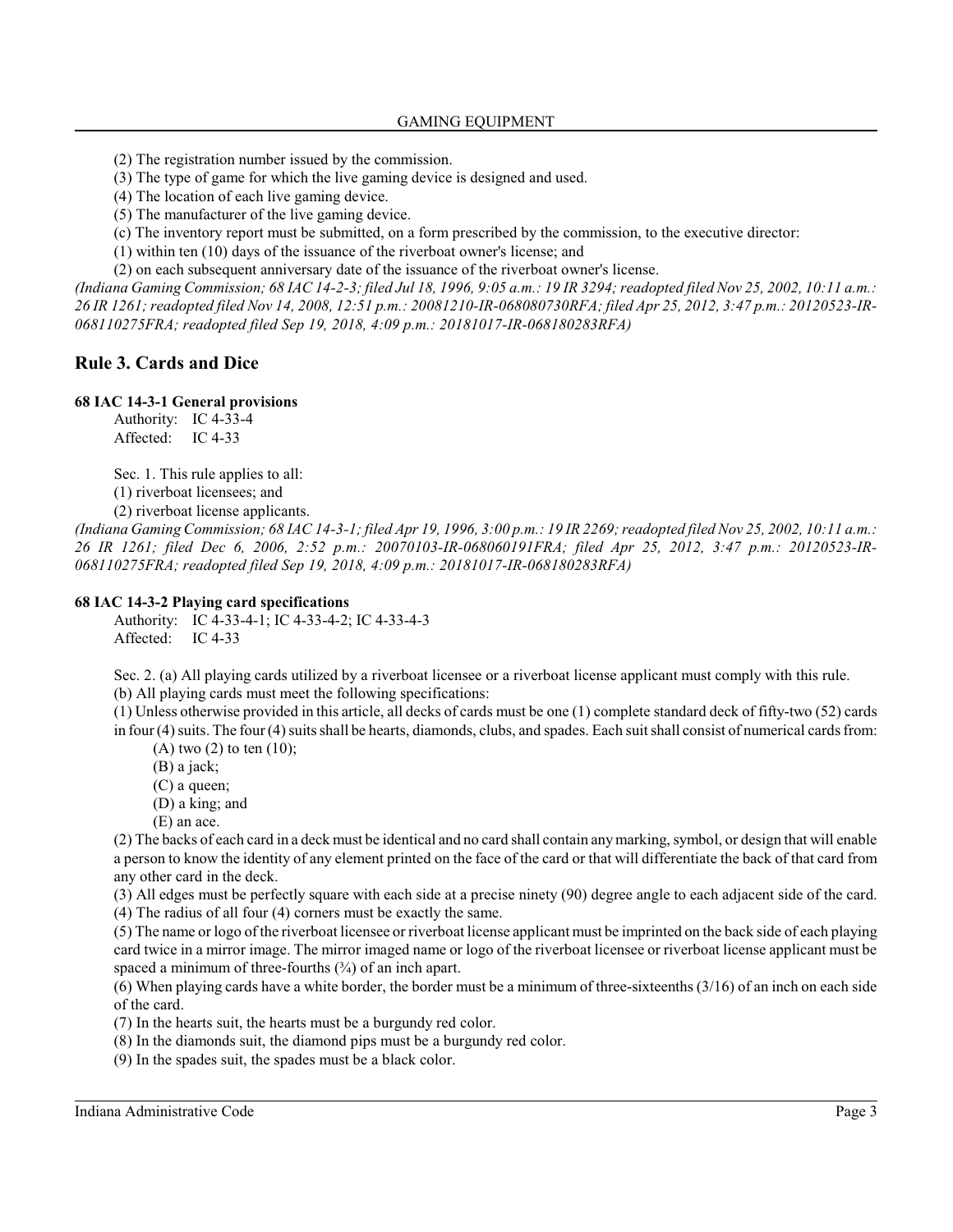(10) In the clubs suit, the trefoil-shaped figure must be a black color.

(11) All finished card decks are to be packaged through use of a cellophane or shrink wrap in single deck boxes with a tamper resistant security seal and a tear band.

(12) The manufacturer's identification name shall be placed on each deck box.

(13) The manufacturer's identification name shall be placed on each box containing individual decks of playing cards. *(Indiana Gaming Commission; 68 IAC 14-3-2; filed Apr 19, 1996, 3:00 p.m.: 19 IR 2269; filed Mar 21, 1997, 10:00 a.m.: 20 IR 2097; readopted filed Nov 25, 2002, 10:11 a.m.: 26 IR 1261; readopted filed Nov 14, 2008, 12:51 p.m.: 20081210-IR-068080730RFA; readopted filed Nov 24, 2014, 10:49 a.m.: 20141224-IR-068140402RFA; readopted filed Nov 24, 2020, 2:41 p.m.: 20201223-IR-068200446RFA)*

## **68 IAC 14-3-3 Dice specifications**

Authority: IC 4-33-4-1; IC 4-33-4-2; IC 4-33-4-3 Affected: IC 4-33

Sec. 3. (a) All dice utilized by a riverboat licensee or a riverboat license applicant must comply with this rule.

(b) All dice must meet the following specifications:

(1) Be formed in the shape of a perfect cube and of a size no smaller than seven hundred fifty-thousandths (0.750) of an inch on each side nor larger than seven hundred seventy-five thousandths (0.775) of an inch on each side.

(2) The name or logo of the riverboat licensee must be imprinted on or in each die utilized by the riverboat licensee or riverboat license applicant.

(3) Be transparent and made exclusively of cellulose except for the following:

(A) Spots.

(B) Name or logo of the riverboat licensee.

(C) Serial number or letters, or both.

(4) The surface of each side of the die must be perfectly flat, and the spots contained in each side of the die must be perfectly flush with the area surrounding the spots.

(5) The edges and corners of each die must be perfectly square and form ninety (90) degree angles with each adjacent side. (6) The texture and finish of each side must be exactly identical to the texture and finish of all other sides.

(7) The weight of each die must be equally distributed throughout the cube, and no side of the cube may be heavier or lighter than any other side of the cube.

(8) Have six (6) sides bearing white circular spots from one (1) to six (6) respectively with the diameter of each spot equal to the diameter of every other spot on the die.

(9) Have spots arranged so that the following occurs:

(A) The side containing one (1) spot is directly opposite the side containing six (6) spots.

(B) The side containing two (2) spots is directly opposite the side containing five (5) spots.

(C) The side containing three (3) spots is directly opposite the side containing four (4) spots.

(10) Each spot shall be placed on the die by drilling or the equivalent into the surface of the cube and filling the drilled out portion with a compound that:

(A) is equal in weight to the weight of the cellulose drilled out; and

(B) forms a permanent bond with the cellulose cube.

*(Indiana Gaming Commission; 68 IAC 14-3-3; filed Apr 19, 1996, 3:00 p.m.: 19 IR 2269; filed Mar 21, 1997, 10:00 a.m.: 20 IR 2097; readopted filed Nov 25, 2002, 10:11 a.m.: 26 IR 1261; readopted filed Nov 14, 2008, 12:51 p.m.: 20081210-IR-068080730RFA; readopted filed Nov 24, 2014, 10:49 a.m.: 20141224-IR-068140402RFA; readopted filed Nov 24, 2020, 2:41 p.m.: 20201223-IR-068200446RFA)*

## **68 IAC 14-3-4 Removal of cards or dice**

Authority: IC 4-33-4-1; IC 4-33-4-2; IC 4-33-4-3 Affected: IC 4-33

Sec. 4. (a) The riverboat licensee shall remove any dice or playing cards at any time there is an indication that the dice or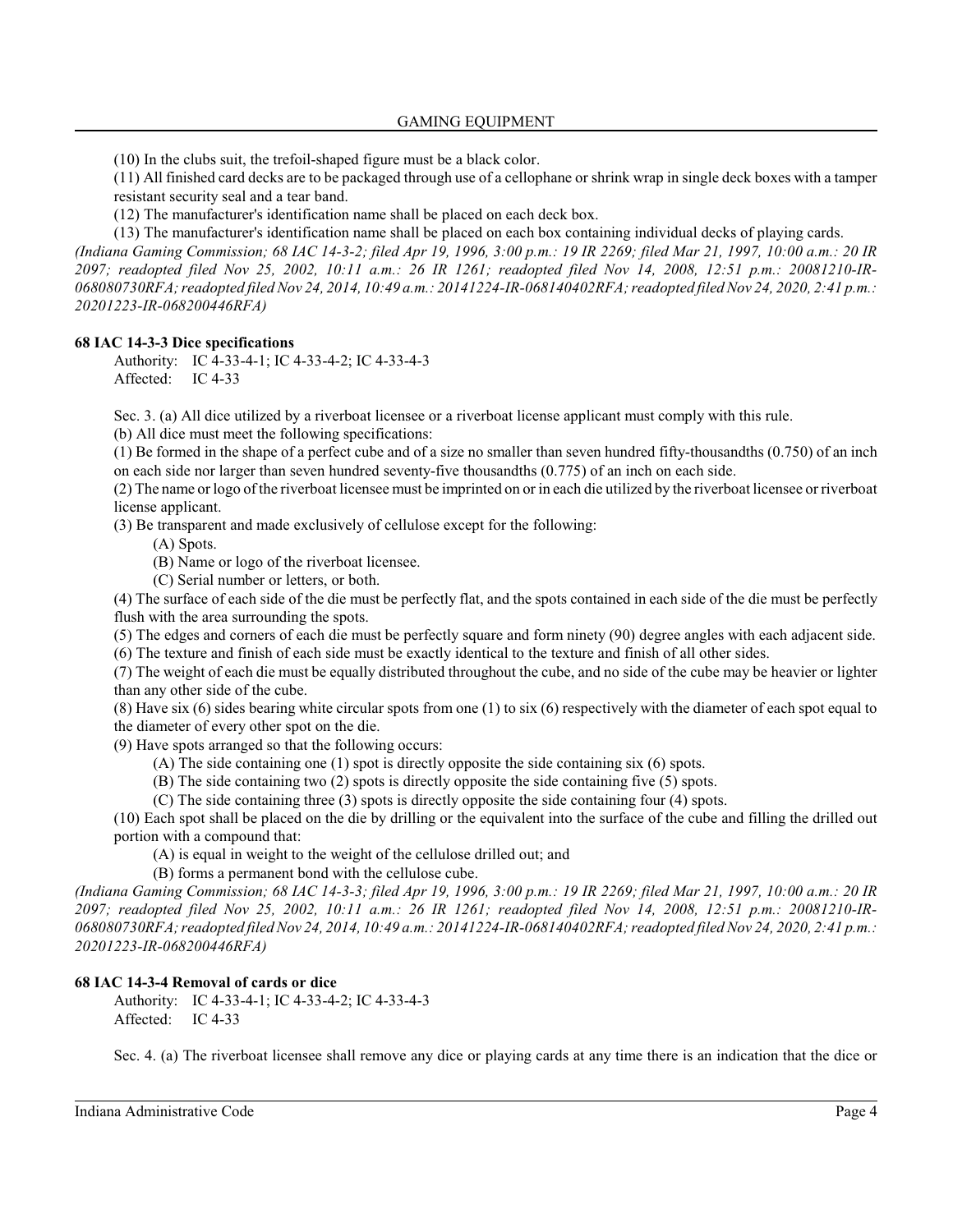playing cards:

(1) have been tampered with;

(2) are flawed; or

(3) are defective, and the defect may affect the integrity or fairness of the game.

(b) If there is an indication that any dice or playing cards have been tampered with, the pit boss or the equivalent shall place the dice or playing cards in an envelope, seal the envelope, and give the envelope to the enforcement agent. The pit boss or the equivalent shall note the following on the outside of the envelope:

(1) The date and time the dice or playing cards were removed from play.

(2) The live gaming device from which the dice or playing cards were removed from play.

(3) The characteristics that indicate that the dice or playing cards were tampered with.

(4) The name of:

(A) all occupational licensees at the live gaming device from which the dice or playing cards were removed; and (B) the pit boss or the equivalent who removed the dice or playing cards from play.

(c) Except for dice that are removed from play due to the possibility of tampering, all dice shall be canceled when removed from play. Dice may be canceled by means of the following:

(1) Drilling a circular hole of at least one-fourth (1/4) inch in diameter through the center of each die.

(2) Destroying the die by shredding.

(3) Canceling the die in any other manner approved by the executive director.

(4) The cancellation of dice must be monitored by surveillance in accordance with 68 IAC 12-1-5.

(d) Except for playing cards that are removed from play due to the possibility of tampering, all playing cards shall be canceled by one (1) of the following methods:

(1) Drilling a circular hole of at least one-fourth (1/4) inch through the center of each card in the deck.

(2) Shaving at least two (2) corners of each playing card so that each side is no longer at ninety (90) degree angles with each adjacent side.

(3) The cards are destroyed by shredding.

(4) Canceling the cards by any other method approved by the executive director.

(5) The cancellation of cards must be monitored by surveillance in accordance with 68 IAC 12-1-5.

*(Indiana Gaming Commission; 68 IAC 14-3-4; filed Apr 19, 1996, 3:00 p.m.: 19 IR 2270; filed Aug 20, 1997, 7:11 a.m.: 21 IR 18; errata filed Nov 17, 1997, 3:45 p.m.: 21 IR 1347; readopted filed Nov 25, 2002, 10:11 a.m.: 26 IR 1261; filed Dec 6, 2006, 2:52 p.m.: 20070103-IR-068060191FRA; readopted filed Nov 26, 2013, 3:58 p.m.: 20131225-IR-068130354RFA; readopted filed Sep 4, 2019, 10:57 a.m.: 20191002-IR-068190384RFA)*

#### **68 IAC 14-3-5 Storage of cards or dice**

Authority: IC 4-33-4 Affected: IC 4-33

Sec. 5. (a) All dice or playing cards that are not being utilized at a live gaming device shall be kept in locked compartments. (b) Dice and playing cards shall not be left at a live gaming device while unattended.

(c) Riverboat licensees and riverboat license applicants shall maintain an inventory of all dice and playing cards on forms prescribed by the commission. The inventory shall contain the following information:

(1) The date on which dice and playing cards are received.

(2) The quantity of the dice and playing cards received.

(3) The:

(A) name;

(B) business address; and

(C) business telephone number;

of the manufacturer of the dice or playing cards.

(4) The quantity of dice and playing cards that are:

- (A) placed into play each day;
- (B) removed from play due to suspected tampering and the date of the removal; and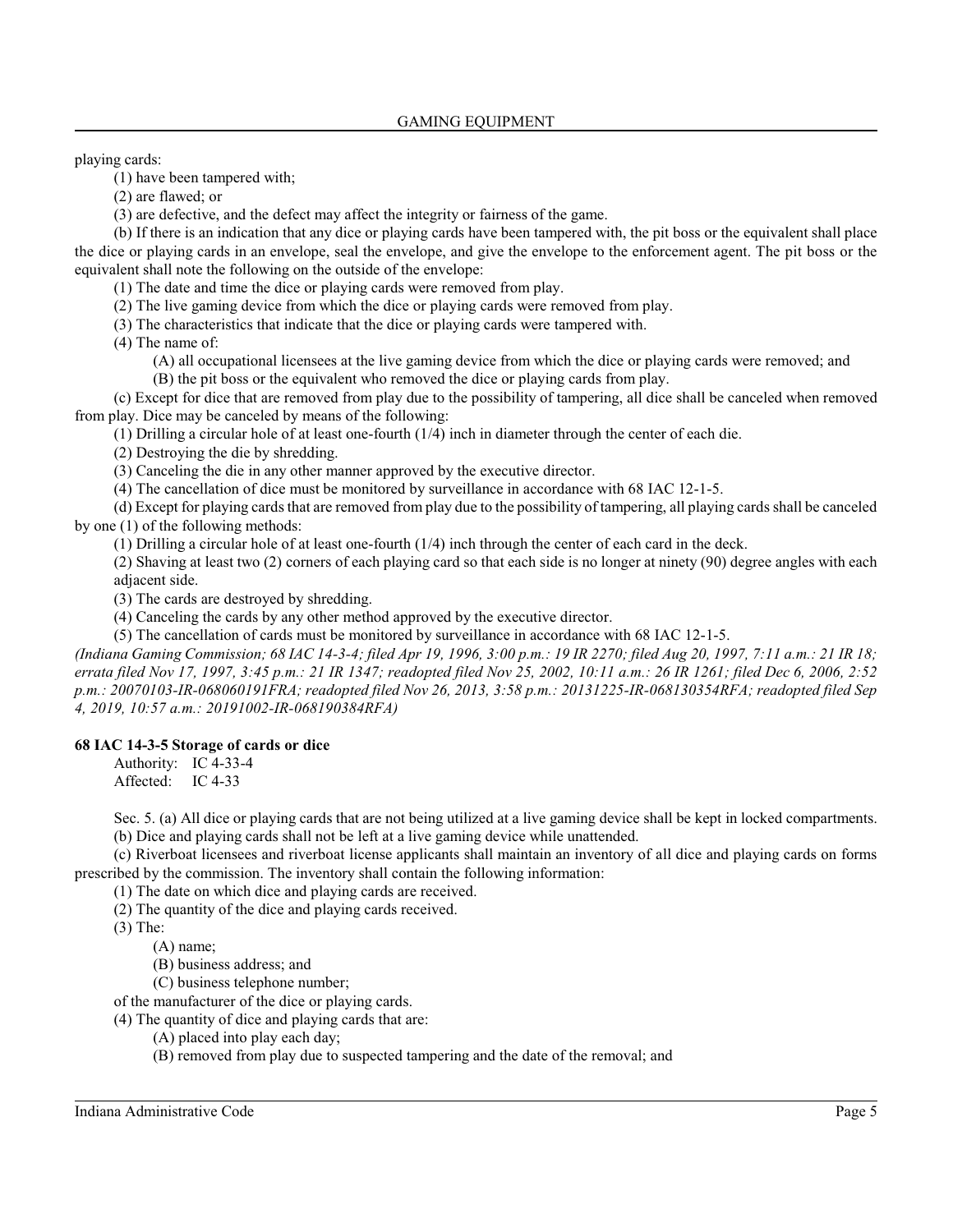(C) removed from play and canceled each day.

(d) Riverboat licensees shall conduct a physical inventory of the dice and playing cards every three (3) months. The results of the physical inventory shall be set forth on forms prescribed by the commission. The inventory maintained in subsection (c) shall be reconciled with the results of the physical inventory. Any discrepancies in the inventory forms and the physical inventory shall be reported to the gaming agent immediately. *(Indiana Gaming Commission; 68 IAC 14-3-5; filed Apr 19, 1996, 3:00 p.m.: 19 IR 2270; readopted filed Nov 25, 2002, 10:11 a.m.: 26 IR 1261; filed Dec 6, 2006, 2:52 p.m.: 20070103-IR-068060191FRA; filed Apr 25, 2012, 3:47 p.m.: 20120523-IR-068110275FRA; readopted filed Sep 19, 2018, 4:09 p.m.: 20181017-IR-068180283RFA)*

#### **68 IAC 14-3-6 Inspection of cards**

Authority: IC 4-33-4-1; IC 4-33-4-2; IC 4-33-4-3 Affected: IC 4-33

Sec. 6. (a) When playing cards are accepted for play at a live gaming device, the occupational licensee accepting the playing cards shall inspect the playing cards to ensure the playing cards comply with this rule.

(b) Playing cards shall be inspected by sorting the cards sequentially by suit and inspecting the sides of the cards for crimps, bends, cuts, shaving, or any other defect that would affect the integrity or fairness of the game. *(Indiana Gaming Commission; 68 IAC 14-3-6; filed Apr 19, 1996, 3:00 p.m.: 19 IR 2271; readopted filed Nov 25, 2002, 10:11 a.m.: 26 IR 1261; readopted filed Nov 14, 2008, 12:51 p.m.: 20081210-IR-068080730RFA; readopted filed Nov 24, 2014, 10:49 a.m.: 20141224-IR-068140402RFA; readopted filed Nov 24, 2020, 2:41 p.m.: 20201223-IR-068200446RFA)*

#### **68 IAC 14-3-7 Inspection of dice**

Authority: IC 4-33-4-1; IC 4-33-4-2; IC 4-33-4-3 Affected: IC 4-33

Sec. 7. (a) Before dice are placed into play at a live gaming device, the pit boss or the equivalent shall inspect the dice to ensure the dice comply with this rule.

(b) Dice shall be inspected by the following methods on a flat surface that allows the inspection of the dice to be monitored by the surveillance system:

(1) A micrometer or any other approved instrument that performs the same function.

(2) A balancing caliper.

(3) A steel set square and magnet.

(c) The micrometer or other approved instrument, the balancing caliper, and the steel set square and magnet should be stored in a secure place not accessible by the public. *(Indiana Gaming Commission; 68 IAC 14-3-7; filed Apr 19, 1996, 3:00 p.m.: 19 IR 2271; readopted filed Nov 25, 2002, 10:11 a.m.: 26 IR 1261; readopted filed Nov 14, 2008, 12:51 p.m.: 20081210-IR-068080730RFA; readopted filed Nov 24, 2014, 10:49 a.m.: 20141224-IR-068140402RFA; readopted filed Nov 24, 2020, 2:41 p.m.: 20201223-IR-068200446RFA)*

#### **68 IAC 14-3-8 Card and dice removal and cancellation logs**

Authority: IC 4-33-4 Affected: IC 4-33

Sec. 8. (a) Each riverboat licensee must maintain a log in the pit area containing information about card and dice removal and transfer to the card and dice cancellation room. This log shall track the following information:

(1) The date of the removal and transfer.

- (2) The number of decks of cards removed from play.
- (3) The number of individual dice removed from play.
- (4) Game from which the cards or dice were removed.

(5) The:

(A) printed name;

(B) signature; and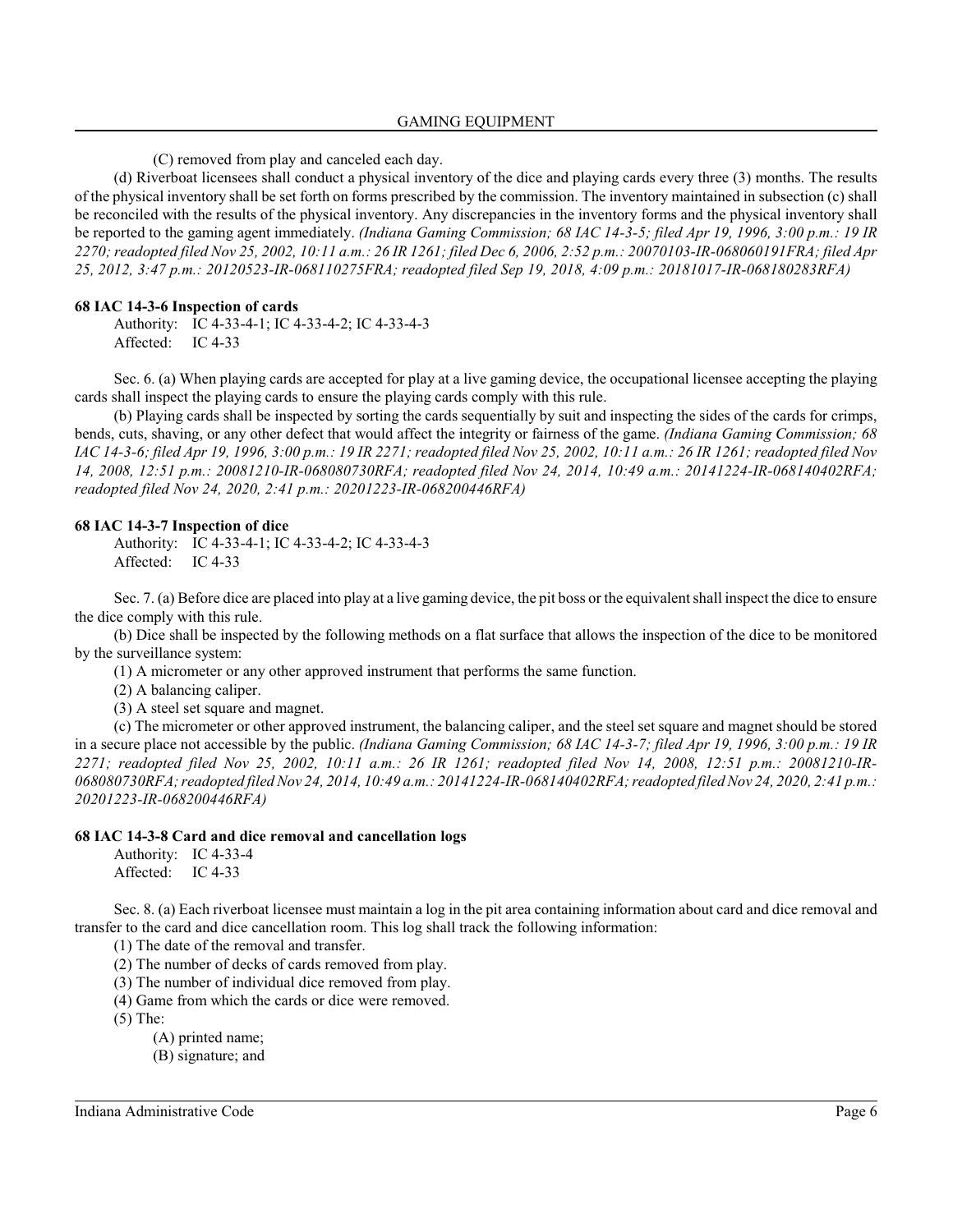(C) license number;

of the pit manager responsible for removal.

(b) Each riverboat licensee must maintain a log in the card and dice cancellation room to track information about card and dice removal and cancellation. The following information shall be contained in that log:

(1) The date received in the cancellation room.

(2) The number of decks of cards received.

(3) The number of individual dice received.

(4) The:

(A) printed name;

(B) signature; and

(C) occupational license number;

of the occupational licensee accepting receipt of the cards or dice.

(5) The date of destruction.

(6) The number of decks of cards destroyed.

(7) The number of individual dice destroyed.

(8) The:

(A) printed name;

(B) signature; and

(C) occupational license number;

of the individual responsible for destruction.

(9) An inventory of uncanceled cards and uncanceled dice in the cancellation room.

*(Indiana Gaming Commission; 68 IAC 14-3-8; filed Dec 2, 2001, 12:35 p.m.: 25 IR 1067; readopted filed Nov 25, 2002, 10:11 a.m.: 26 IR 1261; readopted filed Nov 14, 2008, 12:51 p.m.: 20081210-IR-068080730RFA; filed Apr 25, 2012, 3:47 p.m.: 20120523-IR-068110275FRA; readopted filed Sep 19, 2018, 4:09 p.m.: 20181017-IR-068180283RFA)*

#### **68 IAC 14-3-9 Transportation of cards and dice**

Authority: IC 4-33-4 Affected: IC 4-33

Sec. 9. (a) Dice and playing cards may only be moved in accordance with this rule. Riverboat licensees, riverboat license applicants, and supplier licensees must comply with section 10 of this rule before transporting dice or playing cards:

(1) from any point:

(A) outside of Indiana into Indiana; or

(B) within Indiana to any point outside Indiana; or

(2) within Indiana.

(b) Dice or playing cards may not be delivered to a riverboat licensee or a riverboat license applicant unless a gaming agent or a member of the commission staff is present at the point of delivery. The riverboat licensee or riverboat license applicant is responsible for ensuring the presence of a gaming agent or a member of the commission staff. *(Indiana Gaming Commission; 68 IAC 14-3-9; filed Apr 25, 2012, 3:47 p.m.: 20120523-IR-068110275FRA; readopted filed Sep 19, 2018, 4:09 p.m.: 20181017-IR-068180283RFA)*

## **68 IAC 14-3-10 Reporting requirements**

Authority: IC 4-33-4 Affected: IC 4-33

Sec. 10. (a) At least ten (10) days before transporting dice or playing cards, the person causing the movement of the dice or playing cards shall notify the executive director, in writing, and provide the following information:

(1) The:

(A) full name;

(B) business address; and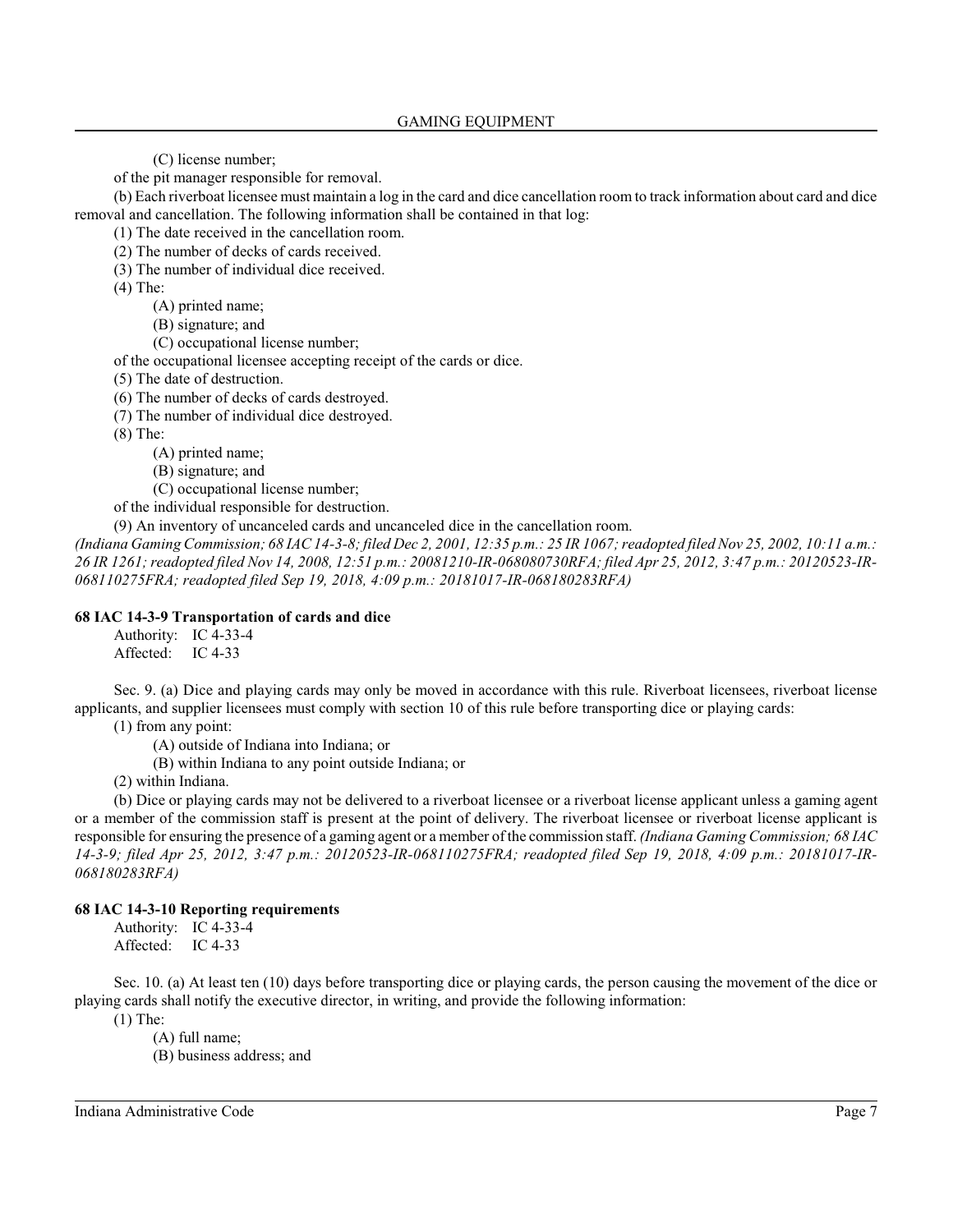(C) business telephone number;

of the supplier licensee that is selling the dice or playing cards.

(2) The:

(A) method of transportation; and

(B) name, business address, and business telephone number of the carrier or carriers.

(3) The:

(A) full name;

(B) business address; and

(C) business telephone number;

of the person to whom the dice or playing cards are being transported.

(4) The individual responsible for the shipment of the dice or playing cards for each person listed in subdivisions (1) through (3).

(5) The quantity of dice or playing cards being transported.

(6) A brief description of the dice or playing cards being transported.

(7) The expected date and time of delivery to the riverboat of the dice or playing cards.

(b) The person receiving the dice or playing cards must prove receipt of the dice or playing cards if requested by the executive director. *(Indiana Gaming Commission; 68 IAC 14-3-10; filed Apr 25, 2012, 3:47 p.m.: 20120523-IR-068110275FRA; readopted filed Sep 19, 2018, 4:09 p.m.: 20181017-IR-068180283RFA)*

## **Rule 4. Chip Specifications**

#### **68 IAC 14-4-1 General provisions**

Authority: IC 4-33-4 Affected: IC 4-33

Sec. 1. (a) This rule applies to all:

(1) riverboat licensees; and

(2) riverboat license applicants.

(b) The riverboat licensee shall allow patrons to game at a live gaming device with value chips or nonvalue chips, or both. *(Indiana Gaming Commission; 68 IAC 14-4-1; filed Apr 19, 1996, 3:00 p.m.: 19 IR 2271; readopted filed Nov 25, 2002, 10:11 a.m.: 26 IR 1261; filed Dec 6, 2006, 2:52 p.m.: 20070103-IR-068060191FRA; filed Apr 25, 2012, 3:47 p.m.: 20120523-IR-068110275FRA; readopted filed Sep 19, 2018, 4:09 p.m.: 20181017-IR-068180283RFA)*

#### **68 IAC 14-4-2 Submission and approval of chips**

Authority: IC 4-33-4 Affected: IC 4-33

Sec. 2. (a) Riverboat licensees or riverboat license applicants shall have each denomination of value and color of nonvalue chips in both the primary and secondary sets of chips approved. Riverboat licensees shall not utilize, or allow to be utilized, a chip that the executive director has not approved.

(b) The approval process is as follows:

(1) Riverboat licensees or riverboat license applicants shall submit a detailed schematic of a proposed chip at least ninety (90) days before beginning gambling operations or using the proposed chip. The schematic shall be a true rendering of the actual chip and shall show the following characteristics of the chip:

(A) The actual size of the chip.

(B) The actual color of the chip.

(C) The front of the chip.

(D) The back of the chip.

(E) The edge of the chip.

(F) The diameter and thickness of any logo, design, or wording to be contained on the chip.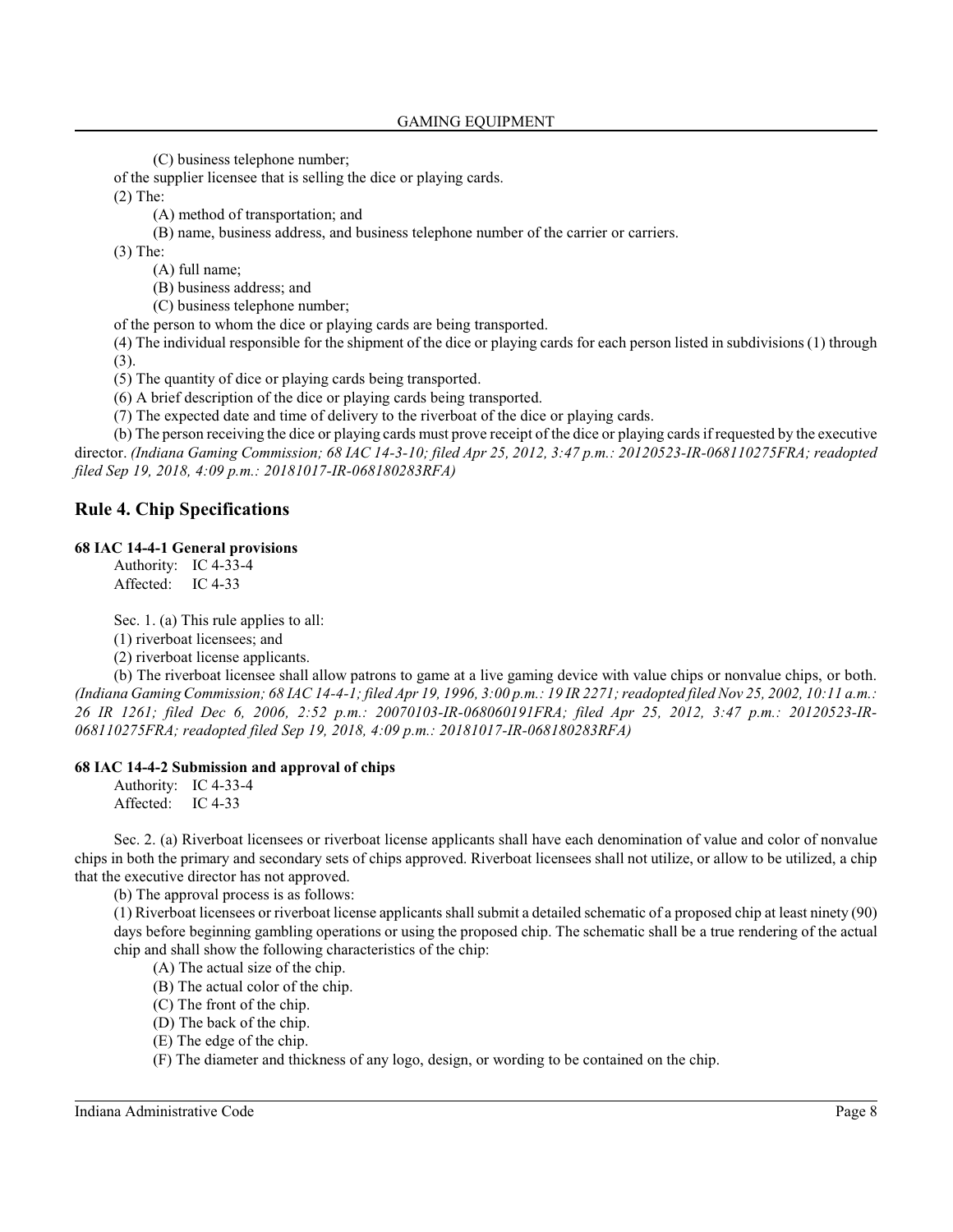The executive director shall, in writing, approve or disapprove the detailed schematic of the proposed chip within twenty (20) days of its submission.

(2) After the riverboat licensee or riverboat license applicant has received approval of a detailed schematic of a proposed chip, the riverboat licensee or riverboat license applicant shall submit a sample of each denomination of value chip and each color of nonvalue chip to the executive director for approval. The sample chip shall be submitted no less than sixty (60) days prior to beginning gambling operations or using the proposed chip. The executive director shall, in writing, approve or disapprove the proposed chip within twenty (20) days of its submission.

*(Indiana Gaming Commission; 68 IAC 14-4-2; filed Apr 19, 1996, 3:00 p.m.: 19 IR 2271; readopted filed Nov 25, 2002, 10:11 a.m.: 26 IR 1261; readopted filed Nov 14, 2008, 12:51 p.m.: 20081210-IR-068080730RFA; filed Apr 25, 2012, 3:47 p.m.: 20120523-IR-068110275FRA; readopted filed Sep 19, 2018, 4:09 p.m.: 20181017-IR-068180283RFA)*

#### **68 IAC 14-4-3 Primary, secondary, and reserve sets of chips**

Authority: IC 4-33-4 Affected: IC 4-33

Sec. 3. (a) Each riverboat licensee shall have the following sets of chips:

(1) A primary set of value chips.

(2) A secondary set for all denominations of value chips. The secondary set of value chips shall consist of at least fifty percent (50%) of the quantity of value chips for each denomination.

(3) A primary set of nonvalue chips.

(4) A reserve set for all colors of nonvalue chips.

Each set of chips shall be approved by the executive director in accordance with section 2 of thisrule and shall meet the specifications set forth in sections 4 and 5 of this rule.

(b) The secondary set of value chips shall be placed into active play only when the primary set of value chips is removed from play. The reserve set of nonvalue chips shall be placed into active play only when the primary set of nonvalue chips is removed from play.

(c) The primary set of value or nonvalue chips shall be removed from play if one (1) of the following occurs:

(1) The riverboat licensee determines that the riverboat gambling operation is receiving a significant number of counterfeit chips.

(2) The riverboat licensee discovers any impropriety or defect in the utilization of the primary set of chips that necessitates the removal of the primary chips.

(3) The executive director or the commission deems removal of the primary chips necessary to ensure compliance with the Act and this title.

(d) If a primary set of chips is removed from active play, the riverboat licensee shall immediately notify a gaming agent. The riverboat licensee shall file a written report with the executive director within two (2) business days setting forth the following information:

(1) The date and time primary chips were removed from active play.

(2) The reason necessitating the removal of the primary chips from active play.

(3) Any other information deemed necessary by the executive director or the riverboat licensee to ensure compliance with the Act and this title.

*(Indiana Gaming Commission; 68 IAC 14-4-3; filed Apr 19, 1996, 3:00 p.m.: 19 IR 2272; readopted filed Nov 25, 2002, 10:11 a.m.: 26 IR 1261; filed Dec 6, 2006, 2:52 p.m.: 20070103-IR-068060191FRA; filed Apr 25, 2012, 3:47 p.m.: 20120523-IR-068110275FRA; readopted filed Sep 19, 2018, 4:09 p.m.: 20181017-IR-068180283RFA)*

#### **68 IAC 14-4-4 Specifications for and denominations of value chips**

Authority: IC 4-33-4 Affected: IC 4-33

Sec. 4. (a) All value chips utilized and issued by a riverboat licensee must meet the following specifications or requirements: (1) Must be round in shape.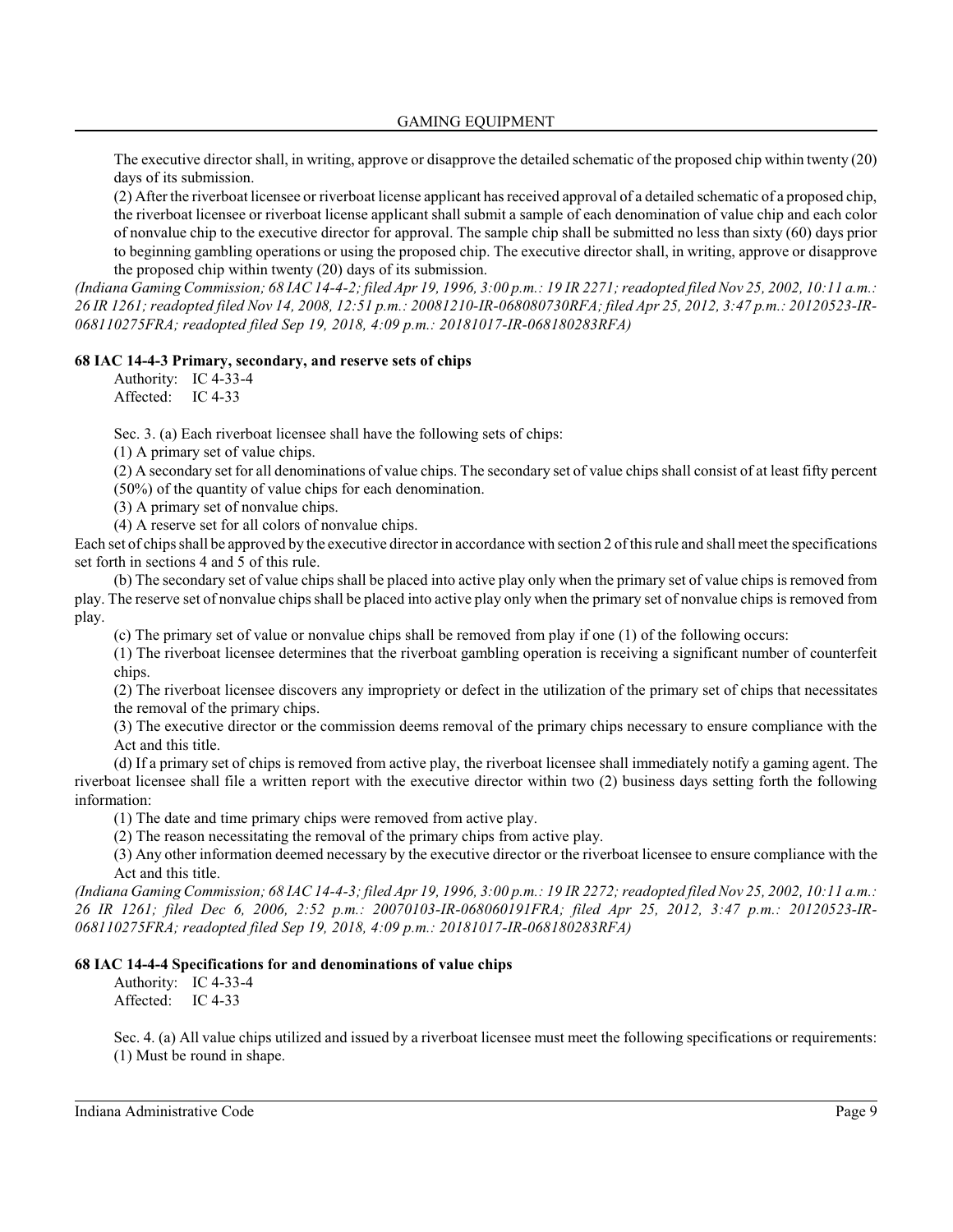- (2) Must have clearly and permanently impressed, engraved, imprinted, or inlaid in the center of the chip the following:
	- (A) The name of the riverboat licensee.
	- (B) The location of the riverboat.
	- (C) The name or a distinctive mark that identifies the manufacturer of the chip. The name of the manufacturer or the
	- distinctive mark may be invisible to the naked eye.
- (3) Must clearly state the face value of the chip.
- (4) Each denomination of value chip shall possess the following characteristics:

(A) Have its center portion of a different size, shape, or design from each other denomination.

(B) Be designed so that the specific denomination of each value chip can be determined when placed in a stack of value chips of various denominations when viewed on a closed circuit black and white television.

(C) Be designed, manufactured, and constructed in a manner not conducive to the counterfeiting of value chips.

(5) Each denomination shall have a primary color different fromother denominations of value chips. Value chips may be issued in the following denominations and primary colors:

(A) Fifty cents (\$0.50), mustard yellow.

- (B) One dollar (\$1), white.
- (C) Two dollars and fifty cents (\$2.50), pink.
- (D) Five dollars (\$5), red.
- (E) Twenty dollars (\$20), yellow.
- (F) Twenty-five dollars (\$25), green.
- (G) One hundred dollars (\$100), black.
- (H) Five hundred dollars (\$500), purple.
- (I) One thousand dollars (\$1,000), fire orange.
- (J) Five thousand dollars (\$5,000), gray.

Value chips shall fall within the appropriate primary colors when viewed both in daylight and under incandescent light. In conjunction with the appropriate primary colors, the riverboat licensee shall utilize contrasting secondary colors for the edge spots of each denomination of value chip. No riverboat licensee shall use a secondary color on a specific denomination of a chip that is identical to the secondary color used on the same denomination of chip by another riverboat licensee.

(6) Denominations of value chips that are one thousand dollars (\$1,000) or higher must be physically larger than value chips of smaller denominations.

(7) The riverboat licensee shall use a secondary color different from that used on the primary value chip for the secondary set of value chips.

(b) Riverboat licensees or riverboat license applicant shall determine the denomination and the amount of each denomination of its value chips. *(Indiana Gaming Commission; 68 IAC 14-4-4; filed Apr 19, 1996, 3:00 p.m.: 19 IR 2272; readopted filed Nov 25, 2002, 10:11 a.m.: 26 IR 1261; readopted filed Nov 14, 2008, 12:51 p.m.: 20081210-IR-068080730RFA; filed Apr 25, 2012, 3:47 p.m.: 20120523-IR-068110275FRA; readopted filed Sep 19, 2018, 4:09 p.m.: 20181017-IR-068180283RFA)*

## **68 IAC 14-4-5 Promotional chips**

Authority: IC 4-33-4 Affected: IC 4-33

Sec. 5. (a) Riverboat licensees may use promotional chips.

(b) Promotional chips must meet the specifications set forth in section 4 of this rule. Promotional chips must be of a size or shape, or both, that is distinctly dissimilar from the value chips in the riverboat licensee's primary and secondary sets of value chips.

(c) Promotional chips that are used for tournaments must conspicuously bear the inscription "No Cash Value".

(d) Promotional chips must be submitted and approved by the executive director in accordance with section 2 of this rule.

(e) Promotional chips may not be used in transactions other than the promotion or tournament for which the promotional chip is issued. Riverboat licensees may not permit the use of promotional chips other than for the promotion or tournament for which the chip is issued.

(f) The provisions of 68 IAC 14-14 do not apply to promotional chips. *(Indiana Gaming Commission; 68 IAC 14-4-5; filed Apr 19, 1996, 3:00 p.m.: 19 IR 2273; readopted filed Nov 25, 2002, 10:11 a.m.: 26 IR 1261; readopted filed Nov 14, 2008, 12:51*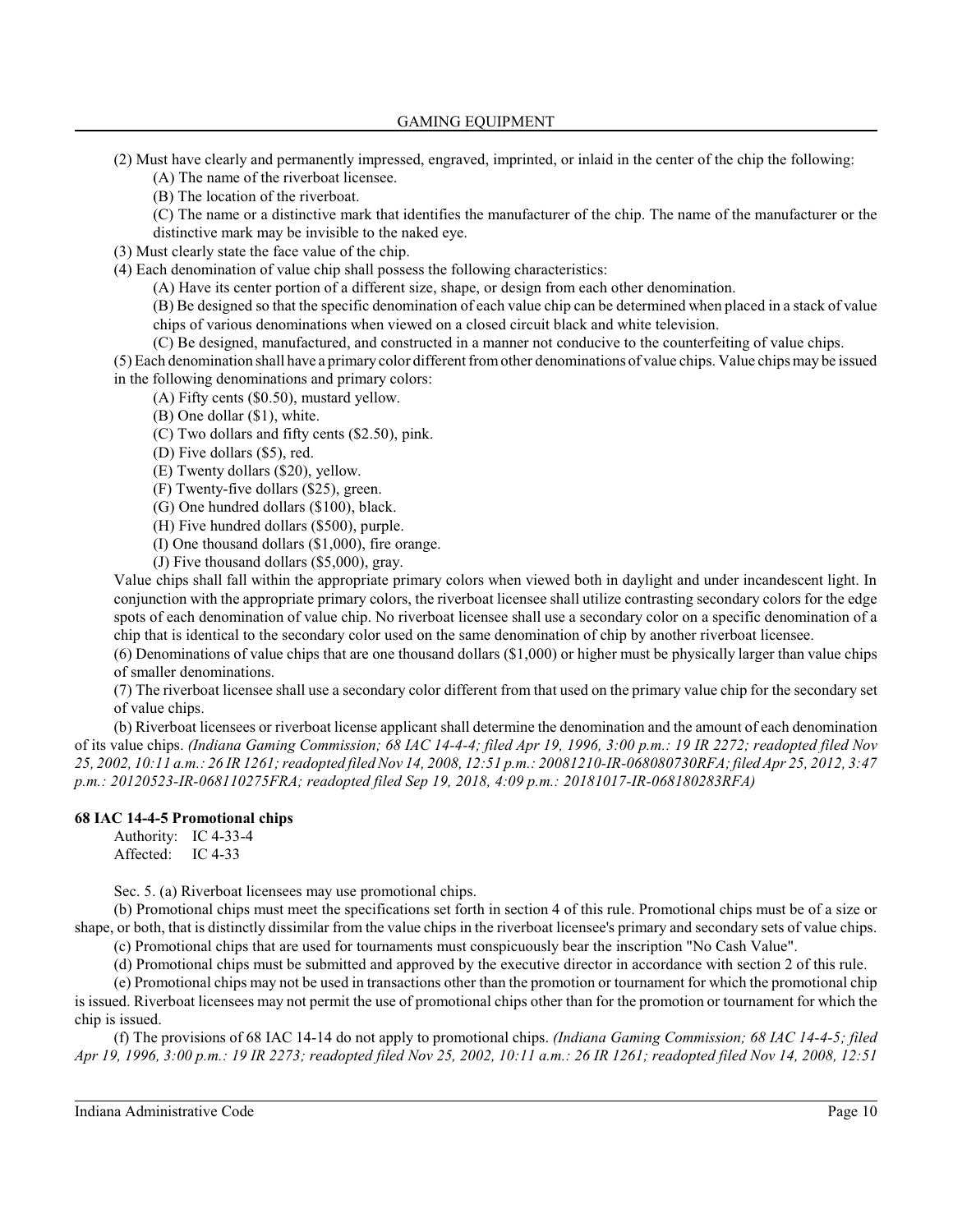*p.m.: 20081210-IR-068080730RFA; filed Apr 25, 2012, 3:47 p.m.: 20120523-IR-068110275FRA; readopted filed Sep 19, 2018, 4:09 p.m.: 20181017-IR-068180283RFA)*

#### **68 IAC 14-4-6 Nonvalue chips for roulette**

Authority: IC 4-33-4 Affected: IC 4-33

Sec. 6. (a) Riverboat licensees shall issue nonvalue chips only for the purpose of gaming at roulette tables.

(b) All nonvalue chips issued by a riverboat licensee for use on roulette tables shall meet the following specifications or requirements:

(1) Must be round in shape.

(2) Must have the name of the riverboat licensee permanently impressed, engraved, imprinted, or inlaid in the center of the chip.

(3) Must contain a design, insert, or symbol that differentiates it from the nonvalue chips being used at other roulette tables on the riverboat.

(4) Must have the word "Roulette" impressed, imprinted, inlaid, or hot-stamped on the nonvalue chip.

(5) Must be designed, manufactured, and constructed in a manner not conducive to the counterfeiting of nonvalue chips.

(c) Nonvalue chips that are issued at a roulette table shall:

(1) be used for gaming only at that table; and

(2) not be used for gaming at any other roulette table or live gaming device.

(d) The riverboat licensee and occupational licensees shall not allow a patron to remove nonvalue chips permanently from the roulette table from which the nonvalue chips were issued.

(e) No patron shall be issued or permitted to play with nonvalue chips that are identical in color and design to value chips or to nonvalue chips being used by another patron at the same roulette table. When a patron purchases nonvalue chips, a nonvalue chip of the same color shall be placed in a slot or receptacle attached to the outer rim of the roulette wheel. At the same time, a marker or the equivalent denoting the value of a stack of twenty (20) nonvalue chips of that color shall be placed in the same slot or receptacle.

(f) Nonvalue chips shall be presented for redemption only at the roulette table from which the nonvalue chips were issued. The riverboat licensee shall redeem nonvalue chips by exchanging the nonvalue chips for an equivalent amount of value chips.

(g) The riverboat licensee may permit, prohibit, or limit the use of value chips for gaming at a roulette table.

(h) The riverboat licensee has the responsibility for keeping an accurate account of the wagers that are made by patrons at each roulette table. *(Indiana Gaming Commission; 68 IAC 14-4-6; filed Apr 19, 1996, 3:00 p.m.: 19 IR 2273; readopted filed Nov 25, 2002, 10:11 a.m.: 26 IR 1261; readopted filed Nov 14, 2008, 12:51 p.m.: 20081210-IR-068080730RFA; filed Apr 25, 2012, 3:47 p.m.: 20120523-IR-068110275FRA; readopted filed Sep 19, 2018, 4:09 p.m.: 20181017-IR-068180283RFA)*

## **68 IAC 14-4-7 Authorized use of chips**

Authority: IC 4-33-4 Affected: IC 4-33

Sec. 7. Chips approved for issuance by a riverboat licensee shall be:

(1) issued to a patron upon payment therefor or in accordance with a complimentary distribution program approved by the executive director;

(2) capable of being accepted for play at a live gaming device in the riverboat; and

(3) redeemable by the patron in accordance with the Act and this title.

*(Indiana Gaming Commission; 68 IAC 14-4-7; filed Apr 19, 1996, 3:00 p.m.: 19 IR 2273; readopted filed Nov 25, 2002, 10:11 a.m.: 26 IR 1261; readopted filed Nov 14, 2008, 12:51 p.m.: 20081210-IR-068080730RFA; filed Apr 25, 2012, 3:47 p.m.: 20120523-IR-068110275FRA; readopted filed Sep 19, 2018, 4:09 p.m.: 20181017-IR-068180283RFA)*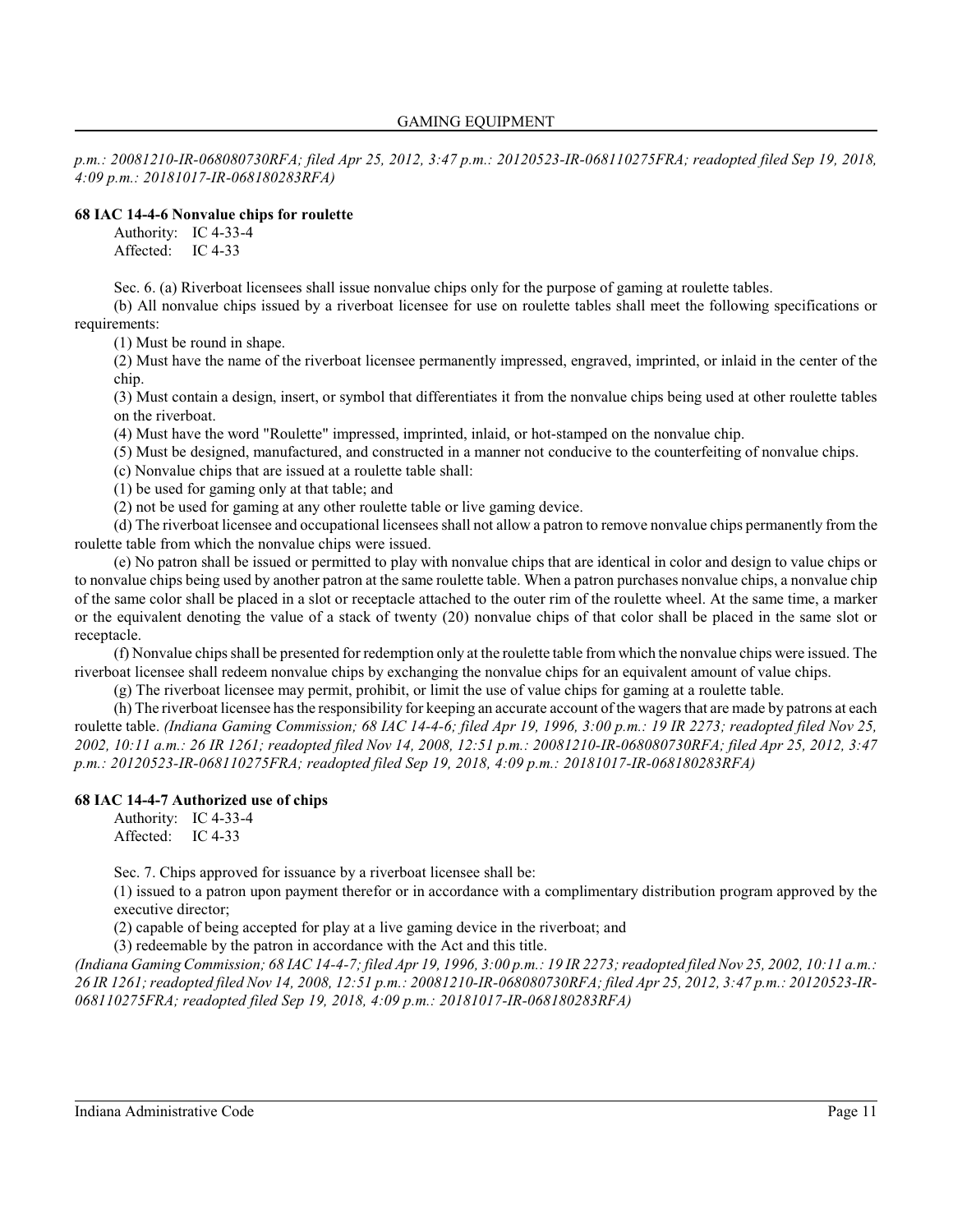## **68 IAC 14-4-8 Destruction of chips**

Authority: IC 4-33-4 Affected: IC 4-33

Sec. 8. (a) The riverboat licensee must have written authorization from the executive director or his or her designee to destroy value or nonvalue chips. The riverboat licensee or riverboat license applicant shall notify the executive director, in writing, at least ten (10) days before value or nonvalue chips are destroyed. The riverboat licensee or riverboat license applicant shall notify the executive director of the following information:

(1) The date and time that the chips will be destroyed.

(2) The location at which the chips will be destroyed.

(3) The:

(A) denomination;

(B) number; and

(C) amount;

of value chips that will be destroyed.

(4) The description and number of nonvalue chips that will be destroyed.

(5) A detailed explanation of the method of destruction.

(b) After destruction of the value chips, the:

(1) denomination;

(2) number; and

(3) amount;

of value chips destroyed shall be entered in the chip inventory ledger in accordance with 68 IAC 15-4.

(c) After destruction of the nonvalue chips, the description and number of nonvalue chips destroyed shall be entered in the chip inventory ledger in accordance with 68 IAC 15-4.

(d) The riverboat licensee or riverboat license applicant shall coordinate the movement and shipment of chips to be destroyed with gaming agents on a form approved by the commission. *(Indiana Gaming Commission; 68 IAC 14-4-8; filed Apr 19, 1996, 3:00 p.m.: 19 IR 2273; errata filed May 7, 1997, 4:00 p.m.: 20 IR 2413; readopted filed Nov 25, 2002, 10:11 a.m.: 26 IR 1261; filed Sep 30, 2004, 11:05 a.m.: 28 IR 529; filed Dec 6, 2006, 2:52 p.m.: 20070103-IR-068060191FRA; filed Apr 25, 2012, 3:47 p.m.: 20120523-IR-068110275FRA; readopted filed Sep 19, 2018, 4:09 p.m.: 20181017-IR-068180283RFA)*

## **Rule 5. Token Specifications**

## **68 IAC 14-5-1 General provisions** *(Repealed)*

Sec. 1. *(Repealed by Indiana Gaming Commission; filed Nov 13, 2015, 2:37 p.m.: 20151209-IR-068150113FRA)*

## **68 IAC 14-5-2 Submission and approval of tokens** *(Repealed)*

Sec. 2. *(Repealed by Indiana Gaming Commission; filed Nov 13, 2015, 2:37 p.m.: 20151209-IR-068150113FRA)*

## **68 IAC 14-5-3 Specifications for tokens** *(Repealed)*

Sec. 3. *(Repealed by Indiana Gaming Commission; filed Nov 13, 2015, 2:37 p.m.: 20151209-IR-068150113FRA)*

## **68 IAC 14-5-4 Promotional tokens** *(Expired)*

Sec. 4. *(Expired under IC 4-22-2.5, effective January 1, 2009.)*

## **68 IAC 14-5-5 Authorized use of tokens** *(Repealed)*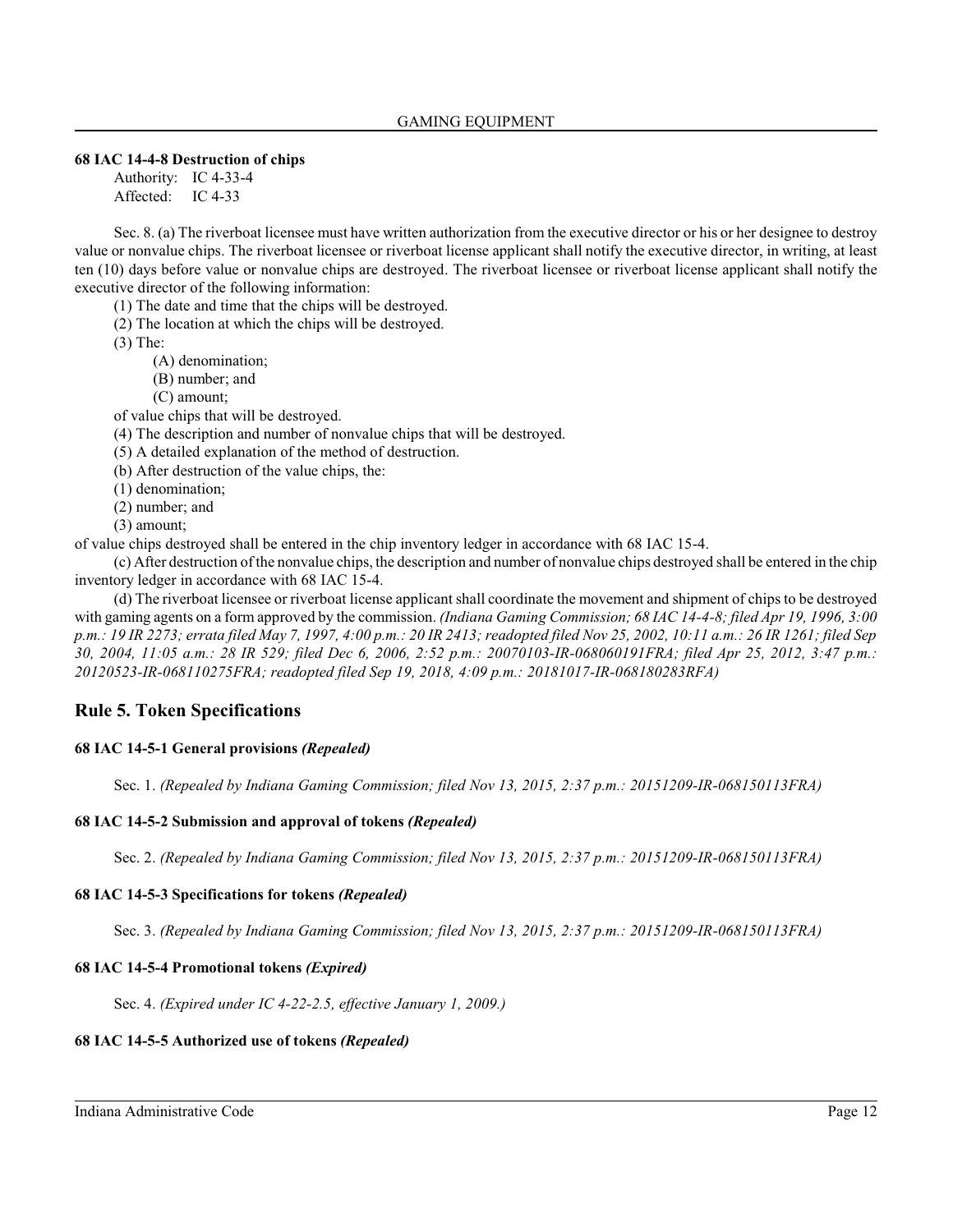Sec. 5. *(Repealed by Indiana Gaming Commission; filed Nov 13, 2015, 2:37 p.m.: 20151209-IR-068150113FRA)*

## **68 IAC 14-5-6 Destruction of tokens** *(Repealed)*

Sec. 6. *(Repealed by Indiana Gaming Commission; filed Nov 13, 2015, 2:37 p.m.: 20151209-IR-068150113FRA)*

## **Rule 5.5. Ticket-In Ticket-Out Specifications**

#### **68 IAC 14-5.5-1 General provisions**

Authority: IC 4-33-4; IC 4-35-4 Affected: IC 4-33; IC 4-35

Sec. 1. (a) This rule applies to all casino licensees.

(b) A casino licensee shall not allow a TITO to be utilized for play in an electronic gaming device unless the TITO complies with this rule. *(Indiana Gaming Commission; 68 IAC 14-5.5-1; filed Apr 13, 2011, 11:20 a.m.: 20110511-IR-068100498FRA; readopted filed Oct 24, 2017, 2:47 p.m.: 20171122-IR-068170350RFA)*

#### **68 IAC 14-5.5-2 Submission and approval**

Authority: IC 4-33-4; IC 4-35-4 Affected: IC 4-33; IC 4-35

Sec. 2. (a) Casino licensees shall not utilize, or allow to be utilized, any TITO that the executive director has not approved. (b) The approval process shall be as follows:

(1) A casino licensee shall submit a detailed schematic of its proposed TITO at least ninety (90) days before the commencement of gambling operations or the utilization of a proposed TITO. The schematic shall be a true rendering of the actual TITO and display the information listed in section 3 of this rule.

(2) After the casino licensee has received approval of a detailed schematic of a proposed TITO, the casino licensee shall submit a sample of the TITO to the executive director for approval. The sample TITO shall be submitted no less than sixty (60) days prior to the commencement of gambling operations or the utilization of the proposed TITO. The executive director shall, in writing, approve or disapprove the proposed TITO within twenty (20) days of receipt of its submission.

*(Indiana Gaming Commission; 68 IAC 14-5.5-2; filed Apr 13, 2011, 11:20 a.m.: 20110511-IR-068100498FRA; filed Nov 13, 2015, 2:37 p.m.: 20151209-IR-068150113FRA; readopted filed Sep 30, 2021, 2:07 p.m.: 20211027-IR-068210351RFA)*

#### **68 IAC 14-5.5-3 Specifications**

Authority: IC 4-33-4; IC 4-35-4 Affected: IC 4-33; IC 4-35

Sec. 3. Each TITO shall include, at a minimum, the following printed information:

- (1) The casino name and site identifier.
- (2) The machine number.
- (3) The date and time (twenty-four (24) hour format acceptable).
- (4) The alpha and numeric dollar amount of the ticket.
- (5) The ticket sequence number.
- (6) The validation number.
- (7) The type of transaction or other method of differentiating ticket types.
- (8) The bar code or any machine-readable code representing the validation number.
- (9) The toll free telephone number that provides the public with information about compulsive gambling addictions.

(10) Language stating that no person under twenty-one (21) years of age is allowed in a gaming area.

*(Indiana Gaming Commission; 68 IAC 14-5.5-3;filed Apr 13, 2011, 11:20 a.m.: 20110511-IR-068100498FRA; readopted filed Oct 24, 2017, 2:47 p.m.: 20171122-IR-068170350RFA)*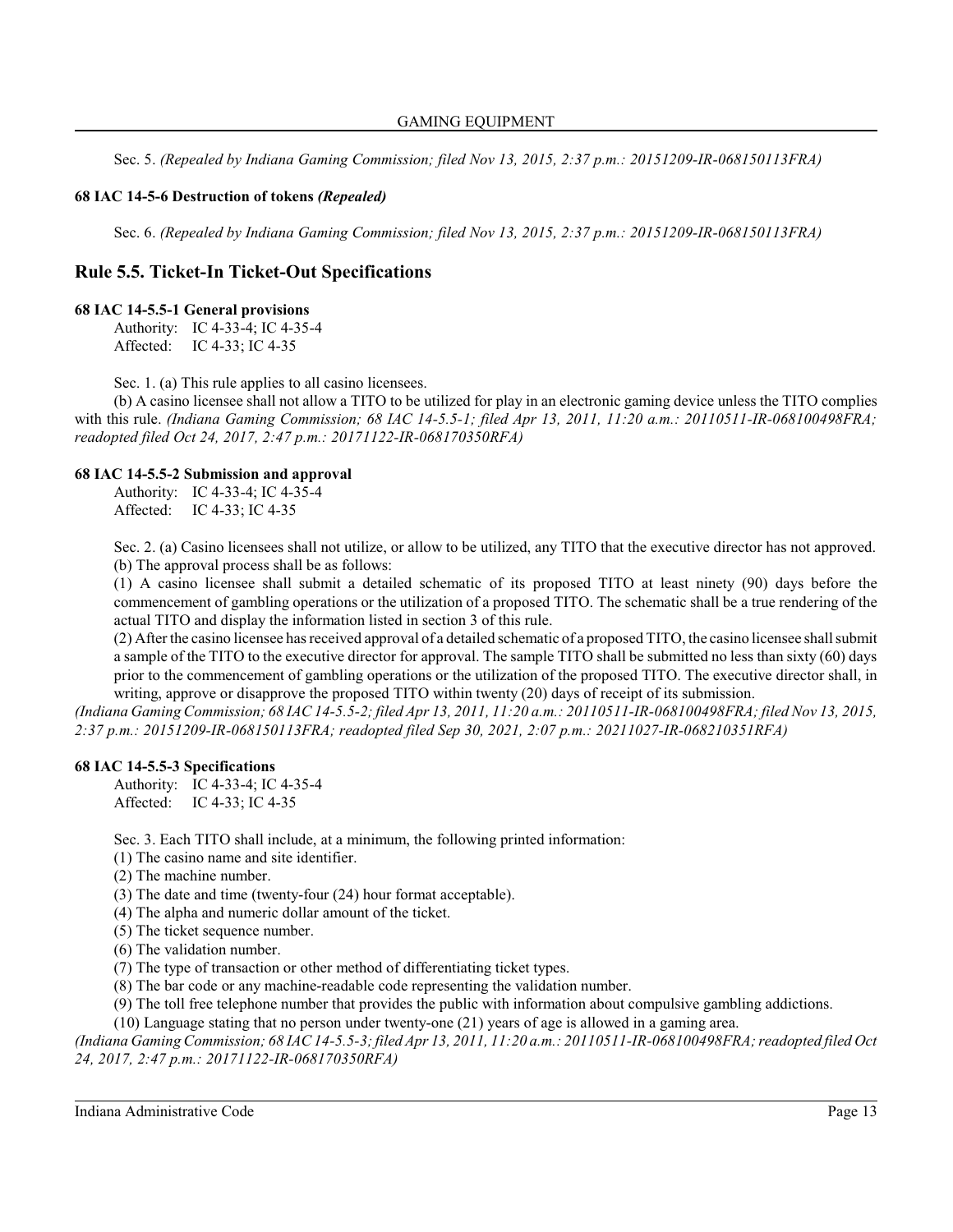#### **68 IAC 14-5.5-4 Void and expired TITOs**

Authority: IC 4-33-4; IC 4-35-4 Affected: IC 4-33; IC 4-35

Sec. 4. (a) A TITO may, on its reverse, contain wording indicating that a TITO that cannot be validated is considered void. (b) A casino licensee may choose to include an expiration date on a TITO. After the expiration date, the casino licensee may consider the TITO void. *(Indiana Gaming Commission; 68 IAC 14-5.5-4; filed Apr 13, 2011, 11:20 a.m.: 20110511-IR-068100498FRA; readopted filed Oct 24, 2017, 2:47 p.m.: 20171122-IR-068170350RFA)*

#### **68 IAC 14-5.5-5 Authorized use**

Authority: IC 4-33-4; IC 4-35-4 Affected: IC 4-33; IC 4-35

Sec. 5. Approved TITOs shall be:

(1) capable of insertion into an electronic gaming device in the casino to activate play;

(2) available as a payout from an electronic gaming device;

(3) redeemable by the patron in accordance with IC 4-33, IC 4-35, and this rule; and

(4) capable of being used as tips and gratuities for gaming and nongaming employees.

*(Indiana Gaming Commission; 68 IAC 14-5.5-5; filed Apr 13, 2011, 11:20 a.m.: 20110511-IR-068100498FRA; readopted filed Oct 24, 2017, 2:47 p.m.: 20171122-IR-068170350RFA)*

#### **68 IAC 14-5.5-6 Destruction**

Authority: IC 4-33-4; IC 4-35-4 Affected: IC 4-33; IC 4-35

Sec. 6. (a) A casino licensee may destroy redeemed TITOs no earlier than ninety (90) days from the date of redemption. (b) The casino licensee shall do the following:

(1) Send a request to the commission's executive director, or his or her designee, seeking approval to destroy TITOs.

(2) Notify the executive director, in writing, at least ten (10) days before TITOs are destroyed.

(c) The request to destroy TITOs shall include, at a minimum, the following:

(1) The date of the proposed destruction.

(2) The place of the proposed destruction.

(3) The date of redemption of the tickets, or range of dates if there is no single date of redemption.

(4) The estimated quantity of tickets to be destroyed.

(5) That all normal document destruction procedures and security will be followed.

(6) The name of the company who will perform the destruction, or that the tickets will be destroyed by casino employees.

(7) That surveillance coverage or security coverage, or both, will be provided if the destruction is to take place on-site.

*(Indiana Gaming Commission; 68 IAC 14-5.5-6; filed Apr 13, 2011, 11:20 a.m.: 20110511-IR-068100498FRA; readopted filed Oct 24, 2017, 2:47 p.m.: 20171122-IR-068170350RFA)*

## **68 IAC 14-5.5-7 Deviation from provisions** *(Repealed)*

Sec. 7. *(Repealed by Indiana Gaming Commission; filed Oct 21, 2016, 10:19 a.m.: 20161116-IR-068160052FRA)*

## **Rule 6. Blackjack Tables**

#### **68 IAC 14-6-1 General provisions**

Authority: IC 4-33-4-1; IC 4-33-4-2; IC 4-33-4-3 Affected: IC 4-33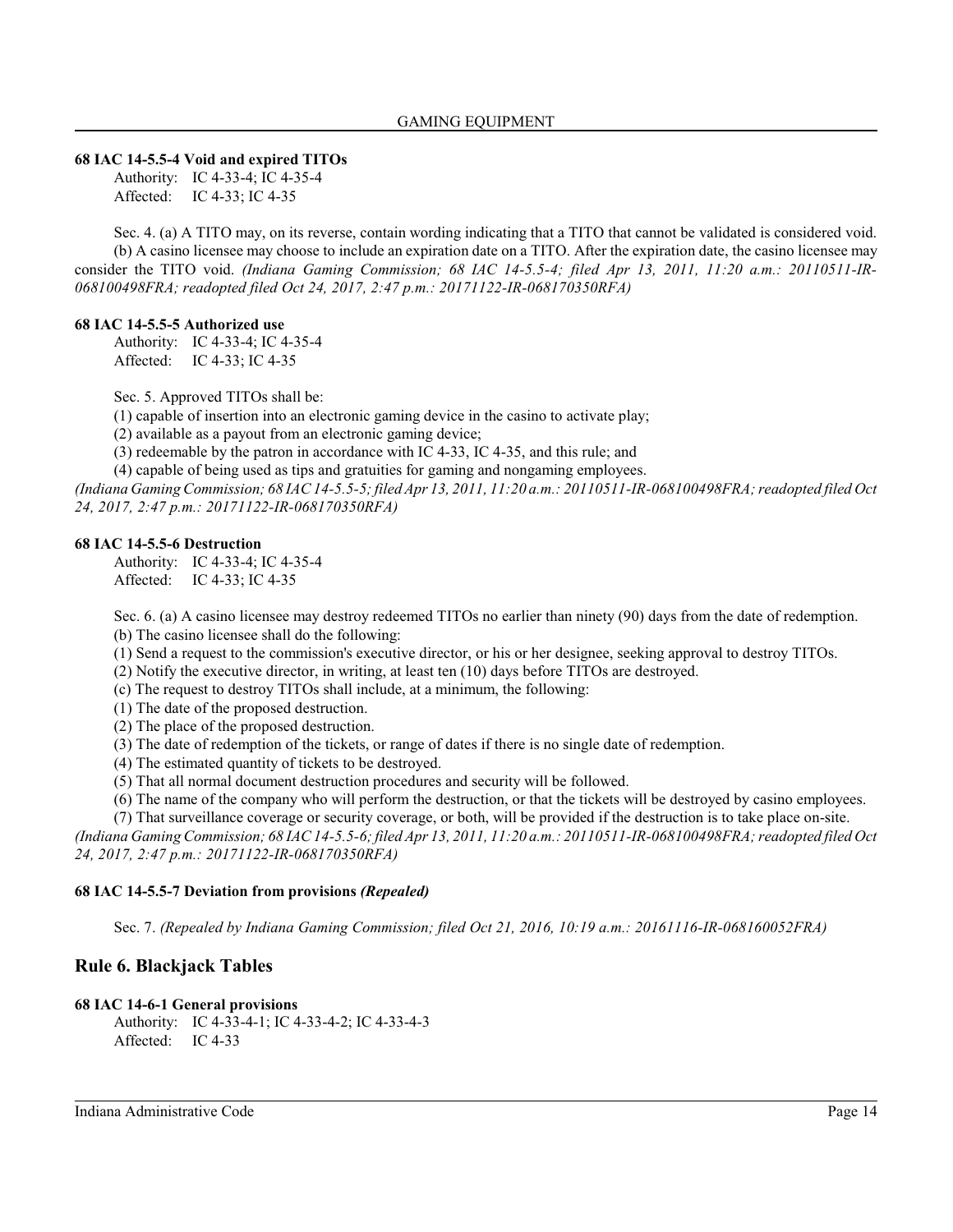Sec. 1. (a) This rule applies to all riverboat licensees.

(b) All blackjack table layouts utilized by riverboat licensees must comply with this article. *(Indiana Gaming Commission; 68 IAC 14-6-1; filed Jul 18, 1996, 9:05 a.m.: 19 IR 3295; readopted filed Nov 25, 2002, 10:11 a.m.: 26 IR 1261; readopted filed Nov 14, 2008, 12:51 p.m.: 20081210-IR-068080730RFA; readopted filed Nov 24, 2014, 10:49 a.m.: 20141224-IR-068140402RFA; readopted filed Nov 24, 2020, 2:41 p.m.: 20201223-IR-068200446RFA)*

## **68 IAC 14-6-2 Blackjack table requirements**

Authority: IC 4-33-4 Affected: IC 4-33

Sec. 2. (a) The table must meet the requirements set forth in 68 IAC 14-2.

(b) The blackjack table shall be covered with a cloth that meets the following requirements:

(1) The name of the riverboat licensee shall be imprinted on the cloth.

(2) One (1) side of the cloth shall be designated for players and the opposite side designated for the dealer.

(3) The cloth shall have at least seven (7) areas designated for the placement of wagers.

(4) The following inscriptions shall appear on the cloth:

(A) Blackjack pays 3 to 2.

(B) One (1) of the following:

(i) Dealer must draw to 16 and stand on all 17s.

(ii) Dealer must hit soft 17.

(C) Insurance pays 2 to 1.

(5) The blackjack layout must have the name or a distinctive mark that identifies the manufacturer of the blackjack layout clearly and permanently affixed to the blackjack layout. The name of the manufacturer or distinctive mark may be invisible to the naked eye.

(6) Any other requirements deemed necessary by the executive director or the commission to ensure:

(A) compliance with the Act and this title; and

(B) the integrity of the games.

*(Indiana Gaming Commission; 68 IAC 14-6-2; filed Jul 18, 1996, 9:05 a.m.: 19 IR 3295; readopted filed Nov 25, 2002, 10:11 a.m.: 26 IR 1261; readopted filed Nov 14, 2008, 12:51 p.m.: 20081210-IR-068080730RFA; filed Apr 25, 2012, 3:47 p.m.: 20120523-IR-068110275FRA; errata filed Jun 15, 2012, 11:56 a.m.: 20120711-IR-068110275ACA; readopted filed Sep 19, 2018, 4:09 p.m.: 20181017-IR-068180283RFA)*

## **Rule 7. Roulette Wheel and Table**

#### **68 IAC 14-7-1 General provisions**

Authority: IC 4-33-4-1; IC 4-33-4-2; IC 4-33-4-3 Affected: IC 4-33

Sec. 1. (a) This rule applies to all riverboat licensees.

(b) All roulette wheels and roulette tables must comply with this article. *(Indiana Gaming Commission; 68 IAC 14-7-1; filed Jul 3, 1996, 5:00 p.m.: 19 IR 3039; readopted filed Nov 25, 2002, 10:11 a.m.: 26 IR 1261; readopted filed Nov 14, 2008, 12:51 p.m.: 20081210-IR-068080730RFA; readopted filed Nov 24, 2014, 10:49 a.m.: 20141224-IR-068140402RFA; readopted filed Nov 24, 2020, 2:41 p.m.: 20201223-IR-068200446RFA)*

#### **68 IAC 14-7-2 Roulette table requirements**

Authority: IC 4-33-4 Affected: IC 4-33

Sec. 2. (a) The roulette table must meet the requirements set forth in 68 IAC 14-2. (b) Roulette shall be played on a table having a: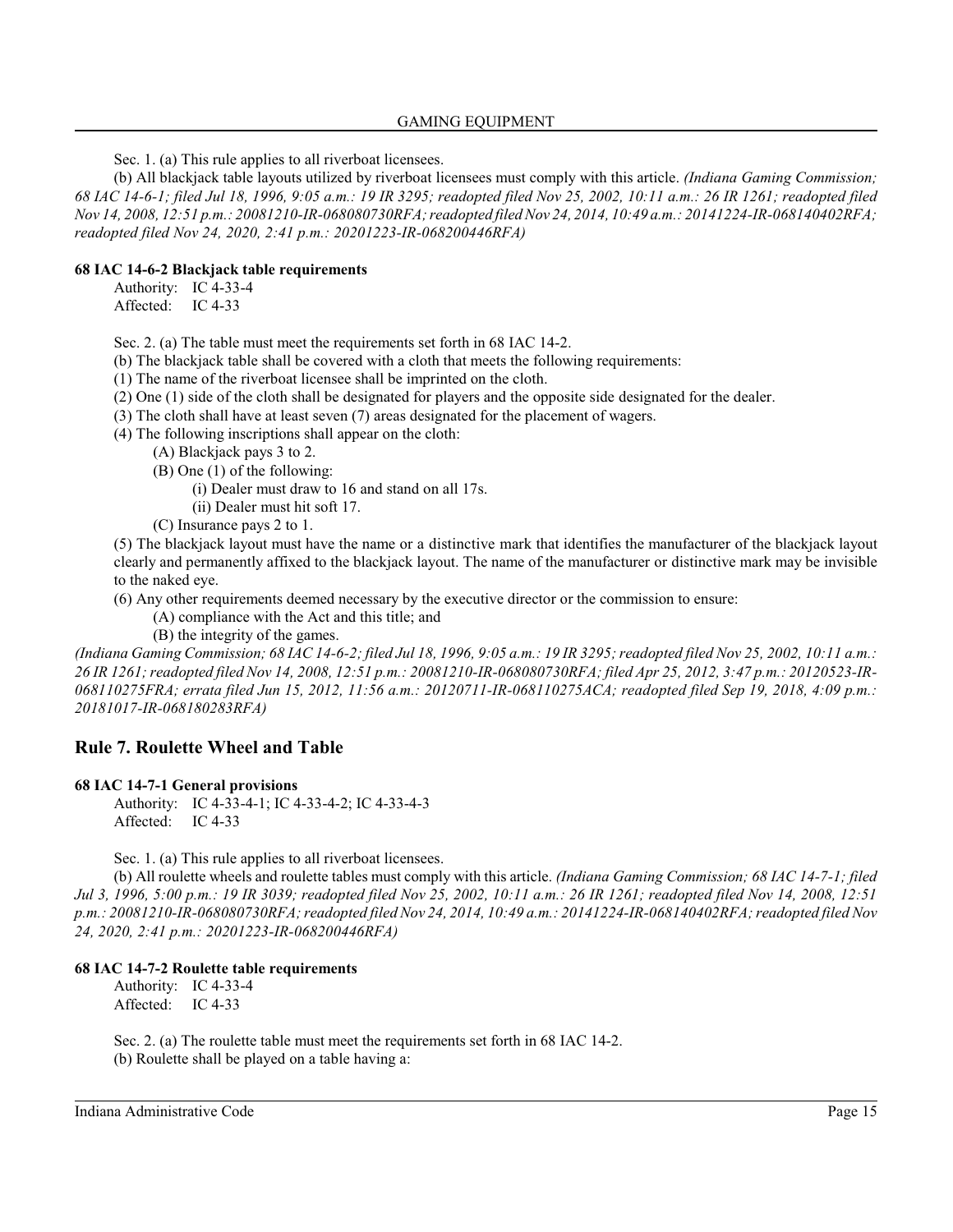- (1) roulette wheel at one (1) end of the table; and
- (2) roulette layout imprinted on the opposite end of the table.
- (c) The roulette layout shall have spaces for placement of wagers on bets approved in accordance with 68 IAC 10-3.
- (d) The roulette table shall be covered with a cloth that meets the following requirements:
- (1) The name of the riverboat licensee shall be imprinted thereon.
- (2) The name or a distinctive mark that identifies the manufacturer of the table shall be permanently affixed thereon. The name of the manufacturer or distinctive mark may be invisible to the naked eye.
- (3) Any other requirements deemed necessary by the executive director or the commission to ensure:
	- (A) compliance with the Act and this title; and
	- (B) the integrity of the games.

(e) The roulette table shall display an external registration tag and number issued by the commission. *(Indiana Gaming Commission; 68 IAC 14-7-2; filed Jul 3, 1996, 5:00 p.m.: 19 IR 3039; readopted filed Nov 25, 2002, 10:11 a.m.: 26 IR 1261; readopted filed Nov 14, 2008, 12:51 p.m.: 20081210-IR-068080730RFA; filed Apr 25, 2012, 3:47 p.m.: 20120523-IR-068110275FRA; readopted filed Sep 19, 2018, 4:09 p.m.: 20181017-IR-068180283RFA)*

#### **68 IAC 14-7-3 Roulette wheel requirements**

Authority: IC 4-33-4 Affected: IC 4-33

Sec. 3. (a) The roulette wheel shall meet the following requirements:

(1) The wheel shall be not less than thirty (30) inches in diameter.

(2) The name of the riverboat licensee imprinted thereon.

(3) The name or a distinctive mark that identifiesthe manufacturer of the wheel shall be permanently affixed thereon. The name of the manufacturer or distinctive mark may be invisible to the naked eye.

(b) Each roulette wheel shall be of a single zero (0) variety or a double zero (00) variety as described and depicted as follows: (1) The single zero (0) roulette wheel shall meet the following characteristics:

(A) The roulette wheel shall have thirty-seven (37) equally spaced pockets around the wheel where the roulette ball shall come to rest.

(B) The roulette wheel shall have a ring of thirty-seven (37) equally spaced areas to correspond to the position of the pockets with one (1) marked zero (0) and colored green and the others marked one (1) to thirty-six (36) and colored alternately red and black, which numbers shall be arranged around the wheel as approved by the commission. The color of each pocket shall either be a corresponding color to those depicted on the ring or a neutral color as approved by the commission.

(2) The double zero (00) roulette wheel shall meet the following characteristics:

(A) The roulette wheel shall have thirty-eight (38) equally spaced pockets around the wheel where the roulette ball shall come to rest.

(B) The roulette wheel shall have a ring of thirty-eight (38) equally spaced areas to correspond to the position of the pockets with one (1) marked zero (0) and colored green, one (1) marked double zero (00) and colored green, and others marked one (1) to thirty-six (36) and colored alternately red and black, which numbers shall be arranged around the wheel as approved by the commission. The color of each pocket shall either be a corresponding color to those depicted on the ring or a neutral color as approved by the commission.

(c) A riverboat licensee may use a double zero (00) roulette wheel as a single zero (0) roulette wheel, provided the following:

(1) If a double zero (00) roulette table layout is used, the "00" wager above on the layout is obscured with a cover or other approved device that clearly indicates that such a wager is not available.

(2) Appropriate signage is posted at the roulette table to notify players as follows:

(A) A double zero (00) roulette wheel is being used as a single zero (0) roulette wheel, and that double zero (00) is not an available wager.

(B) If the roulette ball comes to rest around the wheel in a compartment marked double zero (00), the spin will be declared void and the wheel will be respun.

(C) Wagers on the following bets shall be lost if the roulette ball comes to rest in a compartment marked zero (0):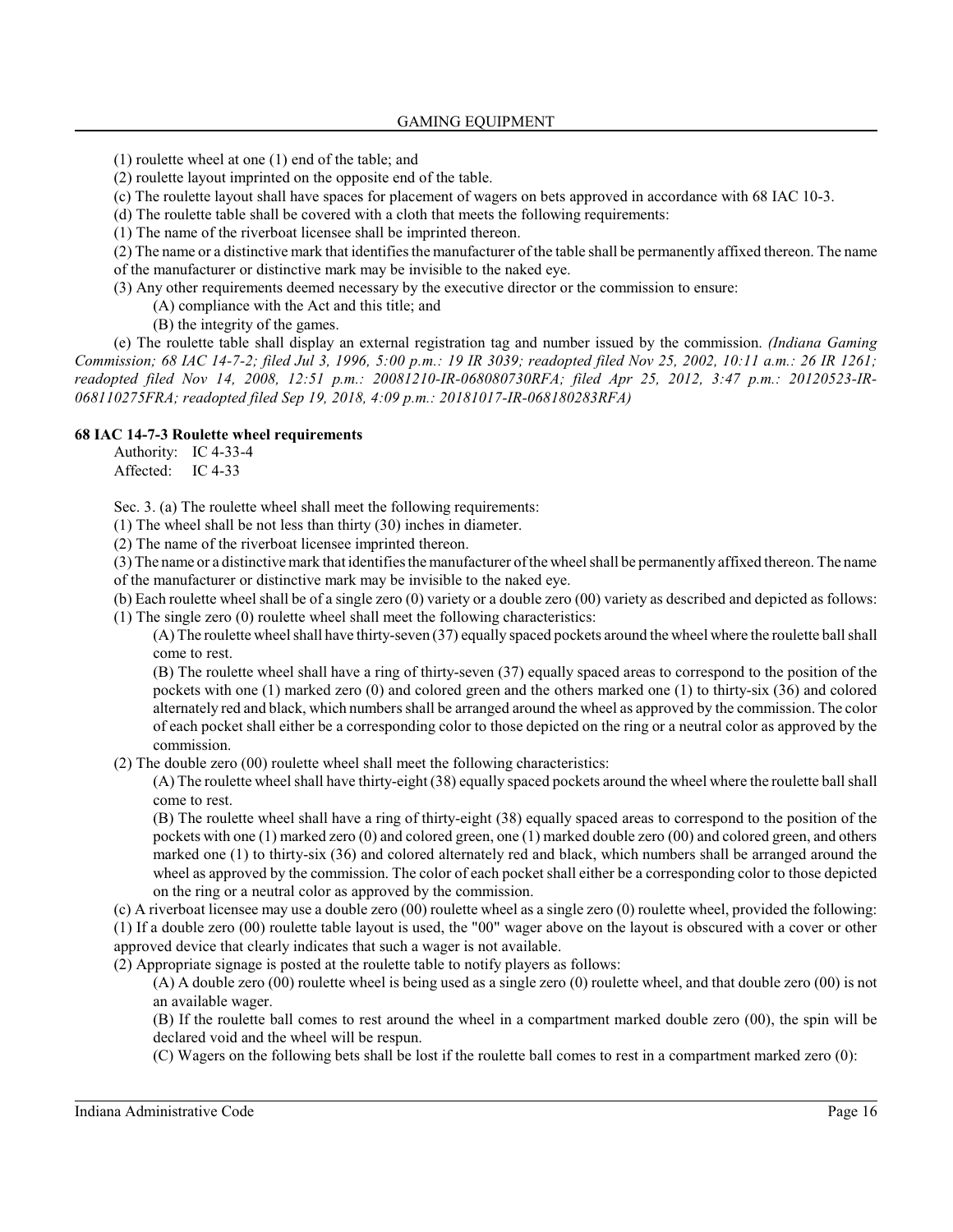(i) Red bet.

(ii) Black bet.

(iii) Odd bet.

(iv) Even bet.

(v) Eighteen (18) numbers bet.

(d) The roulette wheel shall display an external registration tag and number issued by the commission.

(e) A roulette wheel shall meet any other requirements deemed necessary by the executive director orthe commission to ensure: (1) compliance with the Act and this title; and

(2) the integrity of the games.

*(Indiana Gaming Commission; 68 IAC 14-7-3; filed Jul 3, 1996, 5:00 p.m.: 19 IR 3039; readopted filed Nov 25, 2002, 10:11 a.m.: 26 IR 1261; readopted filed Nov 14, 2008, 12:51 p.m.: 20081210-IR-068080730RFA; filed Apr 25, 2012, 3:47 p.m.: 20120523-IR-068110275FRA; readopted filed Sep 19, 2018, 4:09 p.m.: 20181017-IR-068180283RFA)*

#### **68 IAC 14-7-4 Inspection of roulette table and wheel**

Authority: IC 4-33-4 Affected: IC 4-33

Sec. 4. (a) Before the initial use of the roulette wheel at a roulette table, the wheel shall be inspected and balanced by or in the presence of a gaming agent using a balancing level.

(b) Before opening a roulette table for gaming activity each gaming day, the pit boss or equivalent shall inspect the roulette table and roulette wheel to ensure compliance with this rule.

(c) The pit boss or equivalent shall inspect the following:

(1) The wheel for any magnet or contrivance that would affect the integrity or fairness of the game.

(2) The wheel with the use of a level to verify the wheel is balanced and rotating freely and evenly.

(3) All parts to ensure that they are secure and free from movement.

(4) The roulette ball by passing it over a magnet or compass to ensure its nonmagnetic quality.

(5) The layout and signage to ensure compliance with section  $3(c)$  of this rule if a double zero (00) roulette wheel is being used as a single zero (0) roulette wheel.

(d) The riverboat licensee shall maintain a log documenting the daily inspection of the roulette wheel. The daily inspection log shall, at a minimum, contain the following information:

(1) The name and occupational license number of the pit boss or equivalent completing the inspection.

(2) The date.

(3) The roulette wheel number.

(4) The results of the inspection.

(e) If a riverboat licensee uses a roulette wheel that has external movable parts, any adjustments to the movable parts shall be made by the pit boss or equivalent in the presence of a gaming agent. Adjustments to the movable parts of a roulette wheel that is located in the gaming area shall be made only:

(1) when the gaming area is not open to the public; or

(2) after the roulette wheel has been moved to a secure location outside the gaming area as approved by the executive director or the commission.

(f) All adjustments shall be completed before the required inspections in subsection (a).

(g) The riverboat licensee may replace any of the movable parts at any time, provided, however, if any one (1) or more of the movable parts is external, then a gaming agent must complete an inspection before the riverboat licensee may reopen the roulette wheel and table for gaming activity.

(h) The riverboat licensee shall maintain a log documenting all adjustment, repairs, orreplacement of parts of the roulette wheel or roulette balls, or both, including, at a minimum, the following:

(1) The name of the:

(A) pit boss or equivalent completing the inspection; and

(B) gaming agent present during the inspection.

(2) The date.

Indiana Administrative Code Page 17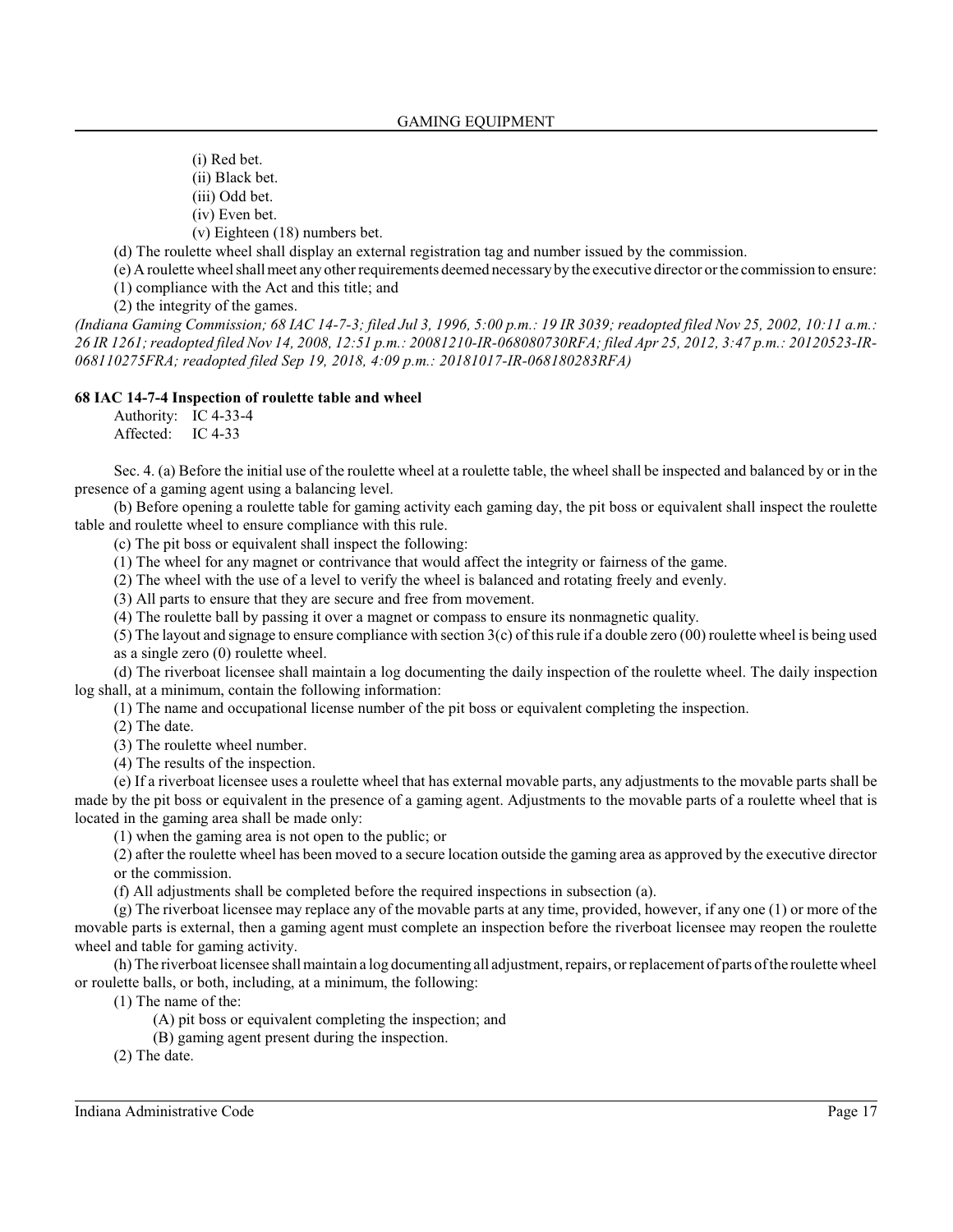(3) The roulette table number.

(4) Whether an adjustment or replacement was completed.

(5) The signature of the person making the adjustment or replacement.

(i) The log shall be available for inspection by the gaming agent and the executive director or the commission upon request.

(j) The riverboat licensee shall immediately notify a gaming agent upon the discovery of a wheel that has been compromised and declare the wheel out of play.

(k) The riverboat licensee shall notify the executive director, in writing, within ten (10) days after discovery of a wheel that has been compromised.

(l) When a roulette table is not open for gaming activity, the roulette wheel shall be secured by:

(1) placing a cover over the entire wheel; and

(2) securely locking the cover to the roulette table.

(m) The riverboat licensee shall:

(1) secure:

(A) the magnet;

(B) the compass;

(C) the level; or

(D) any other approved instrument;

in a place not accessible by the public; and

(2) make the location known to the gaming agent and the executive director.

*(Indiana Gaming Commission; 68 IAC 14-7-4; filed Jul 3, 1996, 5:00 p.m.: 19 IR 3040; filed Jul 10, 2000, 4:48 p.m.: 23 IR 3069; readopted filed Nov 25, 2002, 10:11 a.m.: 26 IR 1261; filed Dec 6, 2006, 2:52 p.m.: 20070103-IR-068060191FRA; filed Apr 25, 2012, 3:47 p.m.: 20120523-IR-068110275FRA; readopted filed Sep 19, 2018, 4:09 p.m.: 20181017-IR-068180283RFA)*

#### **68 IAC 14-7-5 Roulette balls**

Authority: IC 4-33-4-1; IC 4-33-4-2; IC 4-33-4-3 Affected: IC 4-33

Sec. 5. The roulette balls shall be made completely of a nonmetallic substance. *(Indiana Gaming Commission; 68 IAC 14-7-5; filed Jul 3, 1996, 5:00 p.m.: 19 IR 3040; readopted filed Nov 25, 2002, 10:11 a.m.: 26 IR 1261; readopted filed Nov 14, 2008, 12:51 p.m.: 20081210-IR-068080730RFA; readopted filed Nov 24, 2014, 10:49 a.m.: 20141224-IR-068140402RFA; readopted filed Nov 24, 2020, 2:41 p.m.: 20201223-IR-068200446RFA)*

## **Rule 8. Craps Table**

#### **68 IAC 14-8-1 General provisions**

Authority: IC 4-33-4-1; IC 4-33-4-2; IC 4-33-4-3 Affected: IC 4-33

Sec. 1. (a) This rule applies to all riverboat licensees.

(b) All craps table layouts utilized by riverboat licensees must comply with this article. *(Indiana Gaming Commission; 68 IAC 14-8-1; filed Jul 3, 1996, 5:00 p.m.: 19 IR 3040; readopted filed Nov 25, 2002, 10:11 a.m.: 26 IR 1261; readopted filed Nov 14, 2008, 12:51 p.m.: 20081210-IR-068080730RFA; readopted filed Nov 24, 2014, 10:49 a.m.: 20141224-IR-068140402RFA; readopted filed Nov 24, 2020, 2:41 p.m.: 20201223-IR-068200446RFA)*

#### **68 IAC 14-8-2 Craps table requirements**

Authority: IC 4-33-4 Affected: IC 4-33

Sec. 2. (a) The table must meet the requirements set forth in 68 IAC 14-2.

(b) The craps table shall be oblong in shape with rounded corners and high walled sides.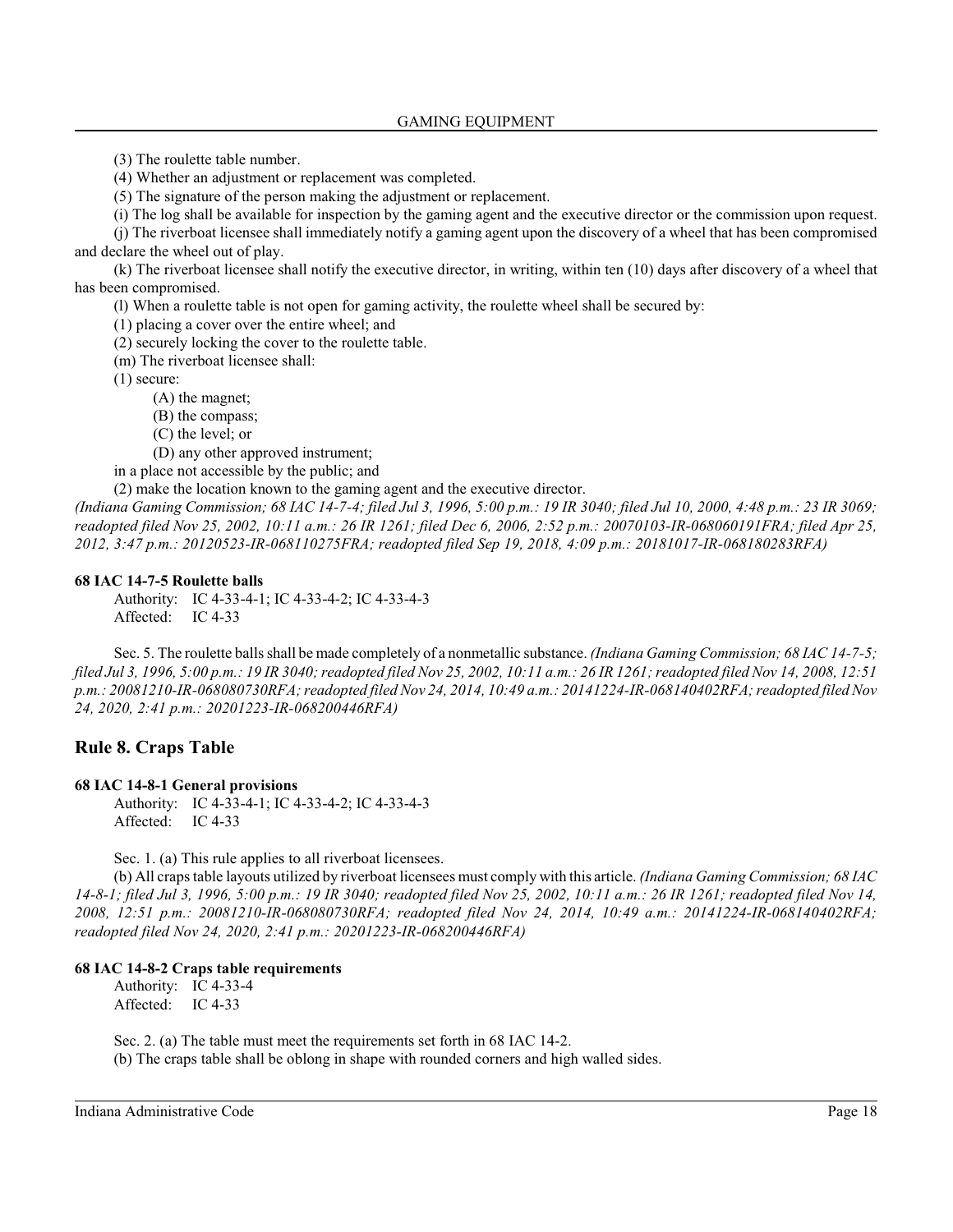GAMING EQUIPMENT

(c) The craps layout shall have spaces for placement of wagers on bets approved in accordance with 68 IAC 10-4.

(d) The craps table shall be covered with a cloth that meets the following requirements:

(1) The name of the riverboat licensee shall be imprinted on the cloth.

(2) The name or a distinctive mark that identifiesthe manufacturer shall be permanently affixed to the table layout. The name of the manufacturer or distinctive mark may be invisible to the naked eye.

(e) The craps table must have the actual payout odds utilized by the riverboat licensee in accordance with 68 IAC 10-4 imprinted thereon.

(f) The craps table shall display an external registration tag and number issued by the commission.

(g) The craps table mustmeet any other requirements deemed necessary by the executive director or the commission to ensure:

(1) compliance with the Act and this title; and

(2) the integrity of the game.

*(Indiana Gaming Commission; 68 IAC 14-8-2; filed Jul 3, 1996, 5:00 p.m.: 19 IR 3041; readopted filed Nov 25, 2002, 10:11 a.m.: 26 IR 1261; readopted filed Nov 14, 2008, 12:51 p.m.: 20081210-IR-068080730RFA; filed Apr 25, 2012, 3:47 p.m.: 20120523-IR-068110275FRA; readopted filed Sep 19, 2018, 4:09 p.m.: 20181017-IR-068180283RFA)*

## **Rule 9. Big Six Wheel and Table**

#### **68 IAC 14-9-1 General provisions**

Authority: IC 4-33-4-1; IC 4-33-4-2; IC 4-33-4-3 Affected: IC 4-33

Sec. 1. (a) This rule applies to all riverboat licensees.

(b) All Big Six table layouts and wheels utilized by riverboat licensees must comply with this article. *(Indiana Gaming Commission; 68 IAC 14-9-1; filed Jul 3, 1996, 5:00 p.m.: 19 IR 3041; readopted filed Nov 25, 2002, 10:11 a.m.: 26 IR 1261; readopted filed Nov 14, 2008, 12:51 p.m.: 20081210-IR-068080730RFA; readopted filed Nov 24, 2014, 10:49 a.m.: 20141224-IR-068140402RFA; readopted filed Nov 24, 2020, 2:41 p.m.: 20201223-IR-068200446RFA)*

## **68 IAC 14-9-2 Big Six table requirements**

Authority: IC 4-33-4 Affected: IC 4-33

Sec. 2. (a) The table must meet the requirements set forth in 68 IAC 14-2-2.

(b) The Big Six table shall be covered with a cloth that meets the following requirements:

(1) The name of the riverboat licensee shall be imprinted on the cloth.

(2) The name or a distinctive mark that identifies the manufacturer of the Big Six layout clearly and permanently affixed thereon. The name of the manufacturer or distinctive mark may be invisible to the naked eye.

(3) The following insignias shall appear on the cloth for the placement of wagers:

(A) A one dollar (\$1) bill.

(B) A two dollar (\$2) bill.

(C) A five dollar (\$5) bill.

(D) A ten dollar (\$10) bill.

(E) A twenty dollar (\$20) bill.

(F) A joker.

(G) Any logo or design approved by the executive director. The logo or design shall be submitted no less than sixty (60) days prior to beginning gambling operations or using the Big Six wheel. The executive director shall, in writing, approve or disapprove the proposed logo or design within twenty (20) days of its submission.

(c) The Big Six layout shall have spaces for placement of wagers on bets approved in accordance with 68 IAC 10-5.

- (d) The Big Six table shall display an external registration tag and number issued by the commission.
- (e) Any other requirements deemed necessary by the executive director or the commission to ensure:

(1) compliance with the Act and this title; and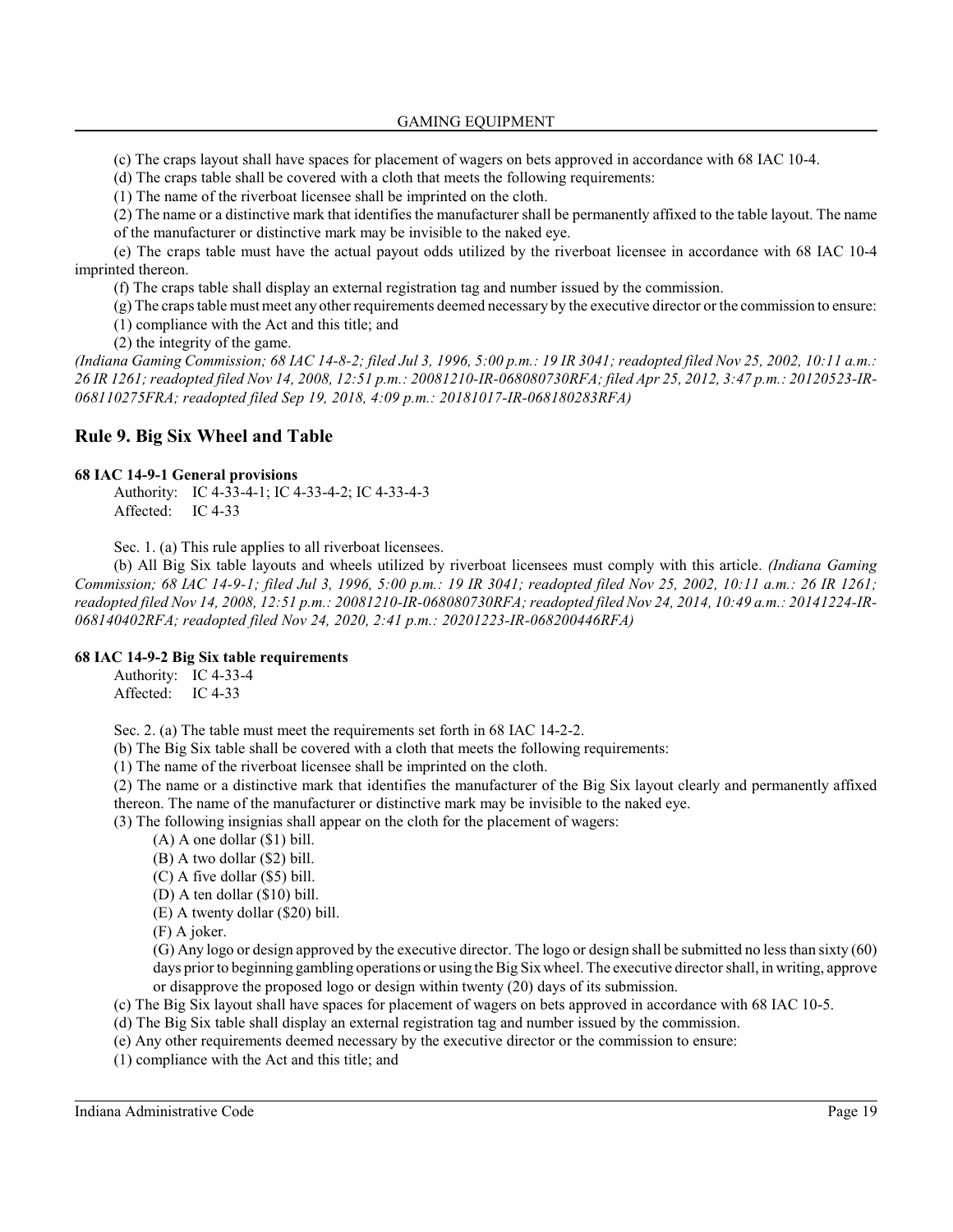(2) the integrity of the games.

*(Indiana Gaming Commission; 68 IAC 14-9-2; filed Jul 3, 1996, 5:00 p.m.: 19 IR 3041; readopted filed Nov 25, 2002, 10:11 a.m.: 26 IR 1261; readopted filed Nov 14, 2008, 12:51 p.m.: 20081210-IR-068080730RFA; filed Apr 25, 2012, 3:47 p.m.: 20120523-IR-068110275FRA; readopted filed Sep 19, 2018, 4:09 p.m.: 20181017-IR-068180283RFA)*

## **68 IAC 14-9-3 Big Six wheel requirements**

Authority: IC 4-33-4 Affected: IC 4-33

Sec. 3. (a) The Big Six wheel shall meet the following requirements:

(1) Be circular in shape.

(2) Be no less than five (5) feet in diameter.

(3) The rim shall be divided as follows into fifty-four (54) equally spaced sections covered with glass:

(A) Twenty-three (23) sections shall contain a one dollar (\$1) bill or insignia.

(B) Fifteen (15) sections shall contain a two dollar (\$2) bill or insignia.

(C) Eight (8) sections shall contain a five dollar (\$5) bill or insignia.

(D) Four (4) sections shall contain a ten dollar (\$10) bill or insignia.

(E) Two (2) sections shall contain a twenty dollar (\$20) bill or insignia.

(F) One (1) section shall contain a picture of a joker.

(G) One (1) section shall contain a logo or design approved by the executive director in accordance with 68 IAC 14-1.

(b) The Big Six wheel shall display an external registration tag and number issued by the commission.

(c) Any other requirements deemed necessary by the executive director or the commission to ensure:

(1) compliance with the Act and this title; and

(2) the integrity of the games.

*(Indiana Gaming Commission; 68 IAC 14-9-3; filed Jul 3, 1996, 5:00 p.m.: 19 IR 3041; readopted filed Nov 25, 2002, 10:11 a.m.: 26 IR 1261; readopted filed Nov 14, 2008, 12:51 p.m.: 20081210-IR-068080730RFA; filed Apr 25, 2012, 3:47 p.m.: 20120523-IR-068110275FRA; readopted filed Sep 19, 2018, 4:09 p.m.: 20181017-IR-068180283RFA)*

## **68 IAC 14-9-4 Inspection of Big Six table and wheel**

Authority: IC 4-33-4 Affected: IC 4-33

Sec. 4. (a) Before opening a Big Six table for gaming, the pit boss or equivalent shall inspect the Big Six table and wheel to ensure compliance with this rule.

(b) The pit boss or equivalent shall inspect the following:

- (1) The wheel for any contrivance that would affect the integrity or fairness of the game.
- (2) The wheel to verify it is balanced and rotating freely and evenly.
- (3) All parts to ensure that they are secure and free from movement.

(c) The riverboat licensee shall notify the gaming agent and the executive director immediately upon the discovery of a wheel that has been compromised.

(d) When the Big Six table is not open for gaming, the Big Six wheel shall be secured in a manner approved by the executive director in accordance with 68 IAC 14-1. *(Indiana Gaming Commission; 68 IAC 14-9-4; filed Jul 3, 1996, 5:00 p.m.: 19 IR 3042; readopted filed Nov 25, 2002, 10:11 a.m.: 26 IR 1261; filed Dec 6, 2006, 2:52 p.m.: 20070103-IR-068060191FRA; filed Apr 25, 2012, 3:47 p.m.: 20120523-IR-068110275FRA; readopted filed Sep 19, 2018, 4:09 p.m.: 20181017-IR-068180283RFA)*

## **Rule 10. Caribbean Stud Poker Table**

## **68 IAC 14-10-1 General provisions**

Authority: IC 4-33-4 Affected: IC 4-33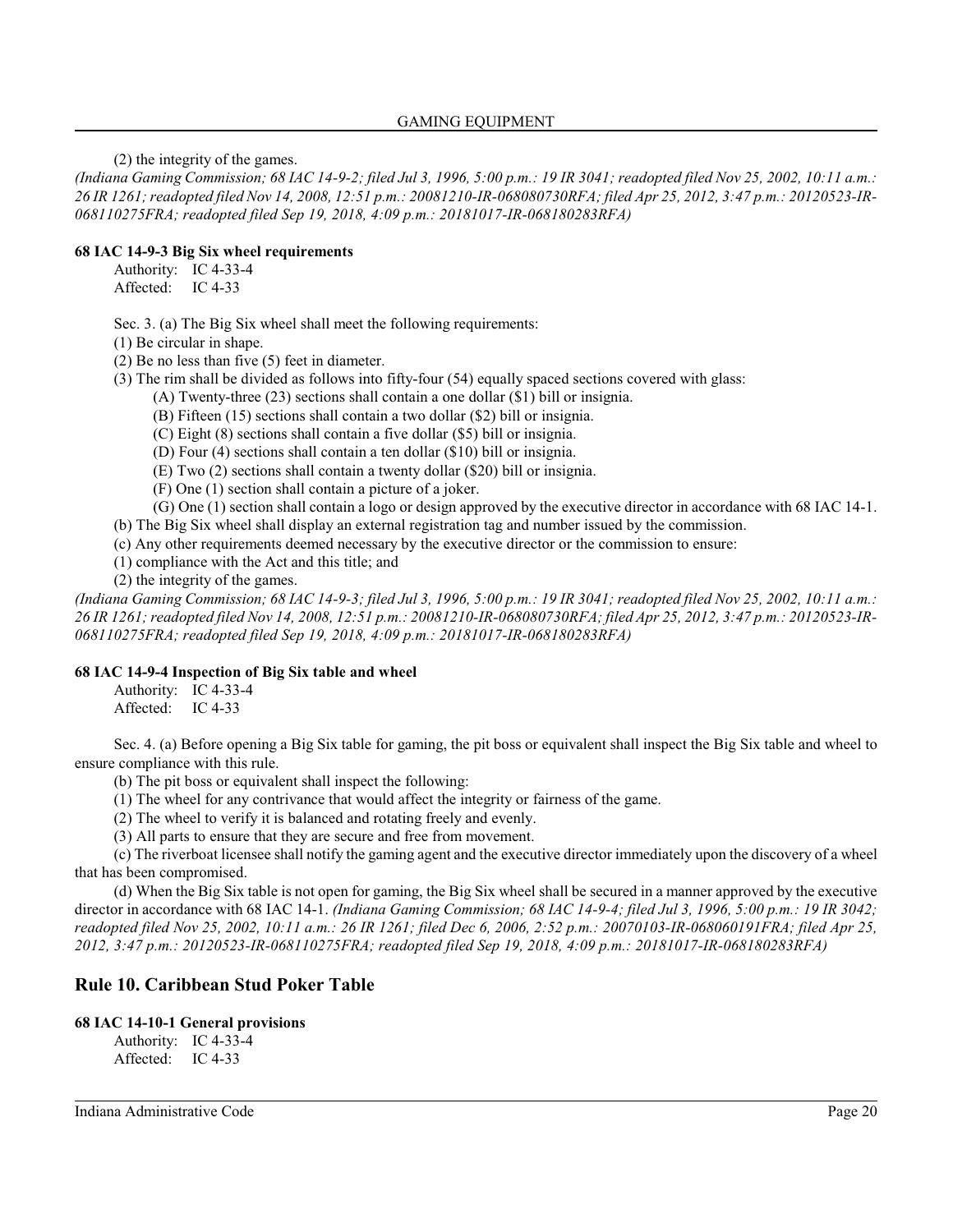Sec. 1. (a) This rule applies to all riverboat licensees.

(b) All Caribbean Stud Poker table layouts used by riverboat licensees must comply with this article. *(Indiana Gaming Commission; 68 IAC 14-10-1; filed Jul 3, 1996, 5:00 p.m.: 19 IR 3042; readopted filed Nov 25, 2002, 10:11 a.m.: 26 IR 1261; readopted filed Nov 14, 2008, 12:51 p.m.: 20081210-IR-068080730RFA; filed Apr 25, 2012, 3:47 p.m.: 20120523-IR-068110275FRA; readopted filed Sep 19, 2018, 4:09 p.m.: 20181017-IR-068180283RFA)*

## **68 IAC 14-10-2 Caribbean Stud Poker table requirements**

Authority: IC 4-33-4 Affected: IC 4-33

Sec. 2. (a) The table must meet the requirements set forth in 68 IAC 14-2.

(b) The Caribbean Stud Poker table shall be covered with a cloth that meets the following requirements:

(1) The patented name of Caribbean Stud Poker shall be imprinted on the cloth.

(2) One (1) side of the cloth shall be designated for players and the opposite side designated for the dealer.

(3) The cloth shall have at least seven (7) areas designated for the placement of wagers on bets approved in accordance with 68 IAC 10-6.

(4) The table shall have at least seven (7) chip slots for participation in the progressive jackpot corresponding with the placement of the table wagers.

(5) An inscription reading "Dealer only plays with Ace/King or higher" shall appear on the cloth.

(6) The rules concerning the operation of the game, including minimumand maximumwagers, payoffs, and the winning hands that qualify for a portion of the progressive jackpot, shall be posted at the table for public inspection.

(7) The name of the riverboat licensee shall be imprinted on the cloth.

(c) The Caribbean Stud Poker table shall have a meter to display the current amount in the progressive jackpot.

(d) The Caribbean Stud Poker table shall have lights or some other mechanism that will signify which players, if any, inserted the appropriate chip to participate in the progressive game.

(e) The table must meet any other requirements deemed necessary by the executive director or the commission to ensure:

(1) compliance with the Act and this title; and

(2) the integrity of the games.

*(Indiana Gaming Commission; 68 IAC 14-10-2; filed Jul 3, 1996, 5:00 p.m.: 19 IR 3042; filed Dec 2, 2001, 12:35 p.m.: 25 IR 1067; readopted filed Nov 25, 2002, 10:11 a.m.: 26 IR 1261; readopted filed Nov 14, 2008, 12:51 p.m.: 20081210-IR-068080730RFA; filed Apr 25, 2012, 3:47 p.m.: 20120523-IR-068110275FRA; filed Nov 13, 2015, 2:37 p.m.: 20151209-IR-068150113FRA; readopted filed Sep 30, 2021, 2:07 p.m.: 20211027-IR-068210351RFA)*

## **Rule 11. Let It Ride**

#### **68 IAC 14-11-1 General provisions**

Authority: IC 4-33-4 Affected: IC 4-33

Sec. 1. (a) This rule applies to all riverboat licensees.

(b) All Let It Ride table layouts used by riverboat licensees must comply with this article. *(Indiana Gaming Commission; 68 IAC 14-11-1; filed Jun 1, 1998, 2:53 p.m.: 21 IR 3709; readopted filed Nov 25, 2002, 10:11 a.m.: 26 IR 1261; readopted filed Nov 14, 2008, 12:51 p.m.: 20081210-IR-068080730RFA; filed Apr 25, 2012, 3:47 p.m.: 20120523-IR-068110275FRA; readopted filed Sep 19, 2018, 4:09 p.m.: 20181017-IR-068180283RFA)*

#### **68 IAC 14-11-2 Table requirements**

Authority: IC 4-33-4 Affected: IC 4-33

Sec. 2. (a) The table must meet the requirements set forth in 68 IAC 14-2.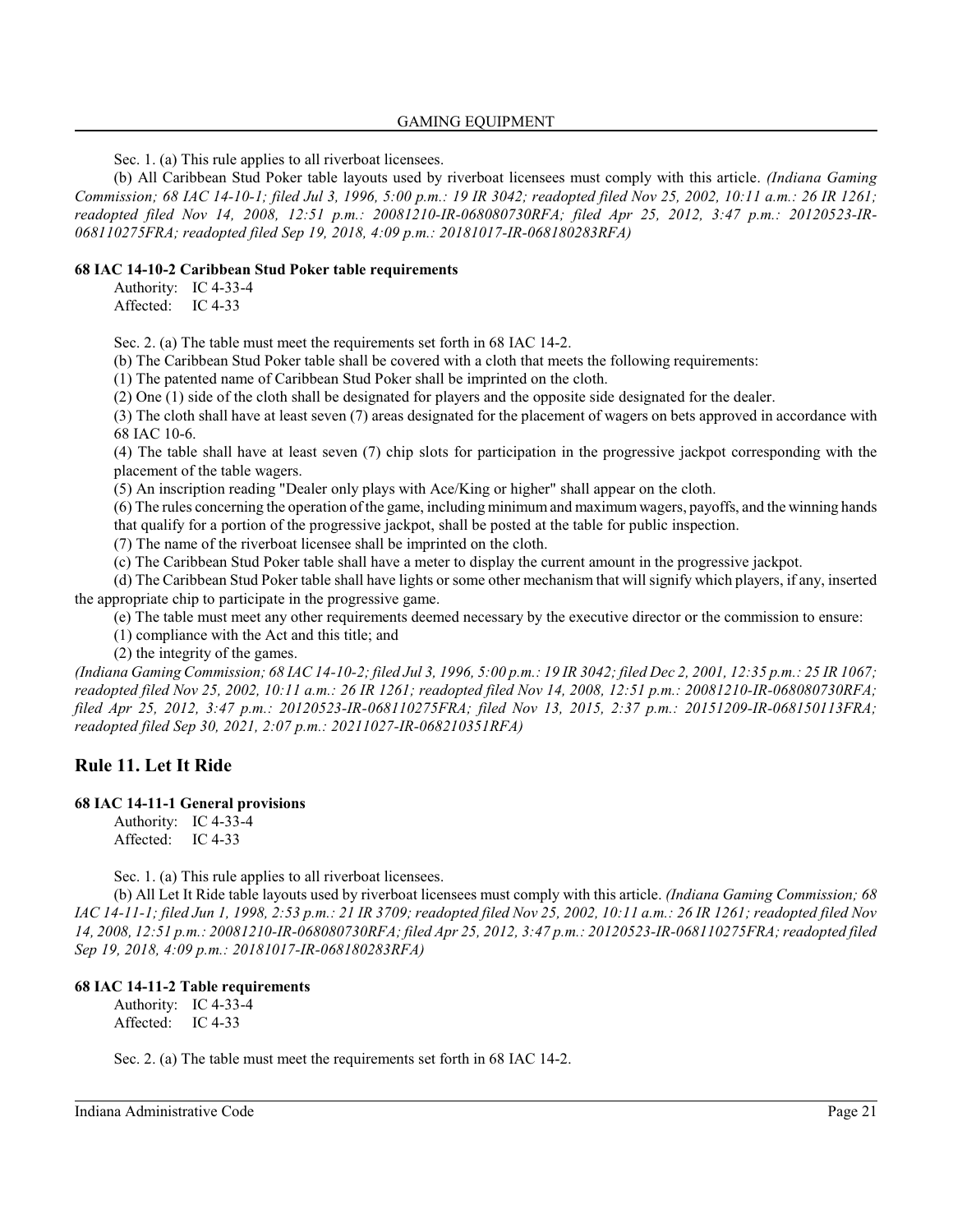(b) The Let It Ride table shall be covered with a cloth that meets the following requirements:

(1) The patented name of Let It Ride shall be imprinted on the cloth.

(2) One (1) side of the cloth shall be designated for players and the opposite side designated for the dealer.

(3) The cloth shall have not more than eight (8) areas designated for the placement of the three (3) wagers a player must initially place in accordance with 68 IAC 10-7.

(4) If the Let It Ride bonus feature is offered at the Let It Ride table, there must be not more than eight (8) sensors that correspond with the placement of table wagers. The sensors are for:

(A) the side bet to be placed on; and

(B) participation in the bonus feature.

(5) A designated area located in front of the dealer for the placement of the community cards.

(6) The rules concerning the operation of the game, including minimum and maximum wagers, payoffs or payoff odds, and the winning hands that qualify for the bonus payment, shall be posted at the table for public inspection.

(7) The name of the riverboat licensee shall be imprinted on the cloth.

(c) The Let It Ride table that offers the bonus feature must have sensor lights that are visible to the following:

(1) The players.

(2) The dealer.

(3) The surveillance system and surveillance personnel.

The sensor lights must signify which players, if any, placed the one dollar (\$1) chip to participate in the bonus feature.

(d) The Let It Ride table must meet any other requirements deemed necessary by the executive director or the commission to ensure:

(1) compliance with the Act and this title; and

(2) the integrity of the games.

*(Indiana Gaming Commission; 68 IAC 14-11-2; filed Jun 1, 1998, 2:53 p.m.: 21 IR 3710; filed Dec 2, 2001, 12:35 p.m.: 25 IR 1068; readopted filed Nov 25, 2002, 10:11 a.m.: 26 IR 1261; readopted filed Nov 14, 2008, 12:51 p.m.: 20081210-IR-068080730RFA; filed Apr 25, 2012, 3:47 p.m.: 20120523-IR-068110275FRA; filed Nov 13, 2015, 2:37 p.m.: 20151209-IR-068150113FRA; readopted filed Sep 30, 2021, 2:07 p.m.: 20211027-IR-068210351RFA)*

## **Rule 12. Caribbean Draw Poker**

## **68 IAC 14-12-1 General provisions**

Authority: IC 4-33-4 Affected: IC 4-33

Sec. 1. (a) This rule applies to all riverboat licensees.

(b) All Caribbean Draw Poker tables used by riverboat licensees must comply with this article. *(Indiana Gaming Commission; 68 IAC 14-12-1; filed Jun 1, 1998, 3:40 p.m.: 21 IR 3710; readopted filed Nov 25, 2002, 10:11 a.m.: 26 IR 1261; readopted filed Nov 14, 2008, 12:51 p.m.: 20081210-IR-068080730RFA; filed Apr 25, 2012, 3:47 p.m.: 20120523-IR-068110275FRA; readopted filed Sep 19, 2018, 4:09 p.m.: 20181017-IR-068180283RFA)*

## **68 IAC 14-12-2 Table requirements**

Authority: IC 4-33-4 Affected: IC 4-33

Sec. 2. (a) The Caribbean Draw Poker table must meet the requirements set forth in 68 IAC 14-2.

(b) The Caribbean Draw Poker table shall be covered with a cloth that meets the following requirements:

(1) The patented name of Caribbean Draw Poker shall be imprinted on the cloth.

(2) One (1) side of the cloth shall be designated for players and the opposite side designated for the dealer.

(3) The cloth shall have not more than eight (8) designated areas for the placement of a wager by a player in accordance with 68 IAC 10-8.

(4) The table shall have not more than eight (8) chip-in slots for participation in the progressive jackpot corresponding with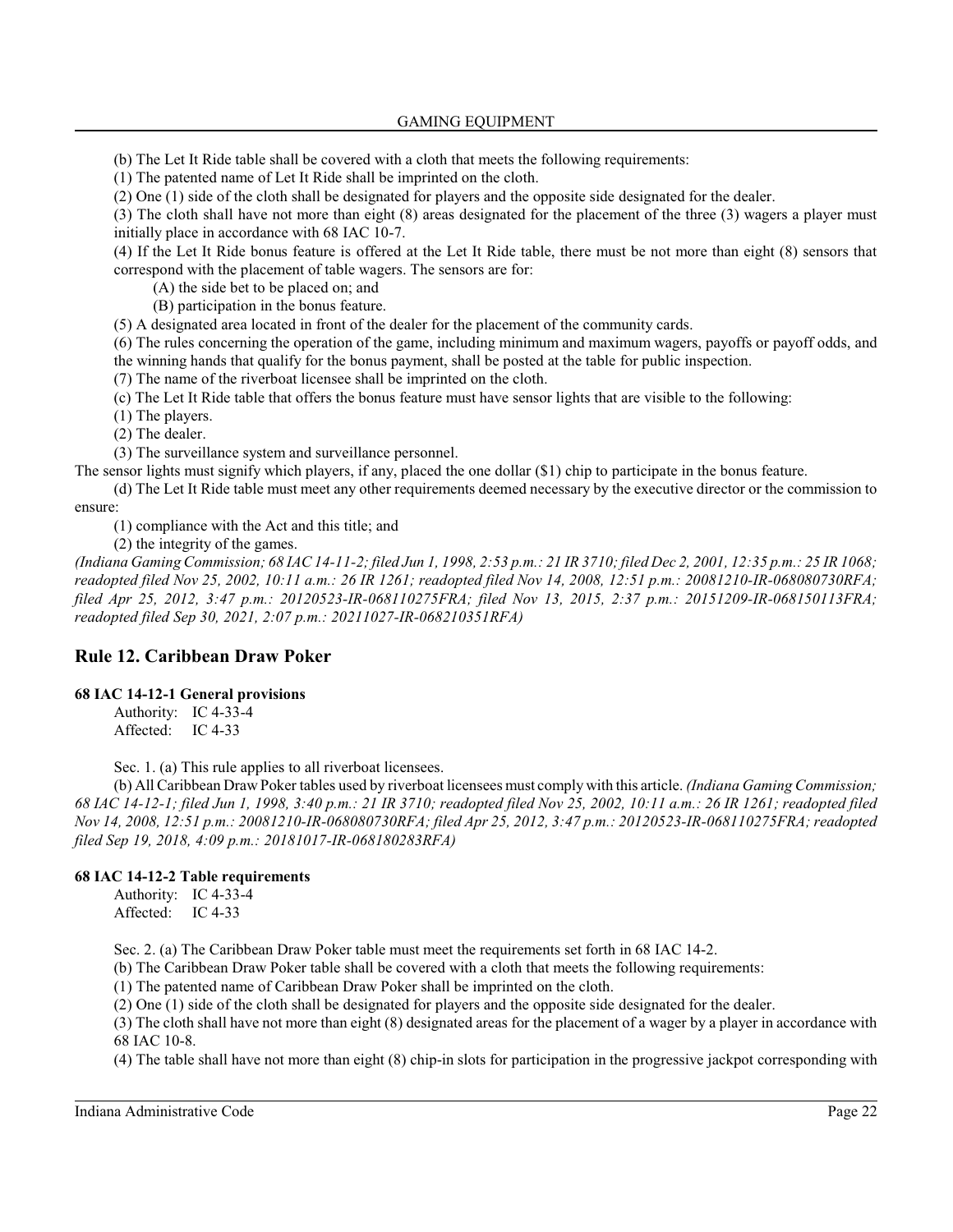the placement of the table wagers.

(5) An inscription reading "Dealer only plays with pair of eights or higher" shall appear on the cloth.

(6) The rules concerning the operation of the game, including minimum and maximum wagers, payoffs or payoff odds, and the winning hands that qualify for the portion of the progressive jackpot, shall be posted at the table for public inspection.

(7) The name of the riverboat licensee shall be imprinted on the cloth.

(c) The Caribbean Draw Poker table shall have a meter to display the current amount in the progressive jackpot.

(d) The Caribbean Draw Poker table that offers the progressive feature must have sensor lights that are visible to the following: (1) The players.

(2) The dealer.

(3) The surveillance system and surveillance personnel.

The sensor lights mustsignifywhich players, if any, inserted the appropriate chip to participate in the progressive portion of the game. (e) The Caribbean Draw Poker table must meet any other requirements deemed necessary by the executive director or the commission to ensure:

(1) compliance with the Act and this title; and

(2) the integrity of the games.

*(Indiana Gaming Commission; 68 IAC 14-12-2; filed Jun 1, 1998, 3:40 p.m.: 21 IR 3710; errata filed Aug 12, 1998, 3:59 p.m.: 22 IR 125; filed Dec 2, 2001, 12:35 p.m.: 25 IR 1068; readopted filed Nov 25, 2002, 10:11 a.m.: 26 IR 1261; readopted filed Nov 14, 2008, 12:51 p.m.: 20081210-IR-068080730RFA; filed Apr 25, 2012, 3:47 p.m.: 20120523-IR-068110275FRA; filed Nov 13, 2015, 2:37 p.m.: 20151209-IR-068150113FRA; readopted filed Sep 30, 2021, 2:07 p.m.: 20211027-IR-068210351RFA)*

**Rule 13. (Reserved)**

**Rule 14. (Reserved)**

**Rule 15. (Reserved)**

## **Rule 16. Destruction of Counterfeit Chips**

## **68 IAC 14-16-1 General provisions**

Authority: IC 4-33-4 Affected: IC 4-33

Sec. 1. (a) This rule applies to all:

(1) riverboat licensees; and

(2) riverboat license applicants.

(b) As used in this rule, "counterfeit chips" means any chip-like objects that have not been approved under this article, including objects commonly referred to as slugs. *(Indiana Gaming Commission; 68 IAC 14-16-1; filed Jul 18, 1996, 8:55 a.m.: 19 IR 3304; readopted filed Nov 25, 2002, 10:11 a.m.: 26 IR 1261; readopted filed Nov 14, 2008, 12:51 p.m.: 20081210-IR-068080730RFA; filed Apr 25, 2012, 3:47 p.m.: 20120523-IR-068110275FRA; filed Nov 13, 2015, 2:37 p.m.: 20151209-IR-068150113FRA; readopted filed Sep 30, 2021, 2:07 p.m.: 20211027-IR-068210351RFA)*

## **68 IAC 14-16-2 Notice of counterfeit chips**

Authority: IC 4-33-4 Affected: IC 4-33

Sec. 2. (a) The riverboat licensee or riverboat license applicant shall notify the gaming agent and the executive director immediately upon the discovery of a counterfeit chip.

(b) The executive director or the gaming agent may take possession of the counterfeit chip.

(c) The executive director shall determine the disposition of any counterfeit chip including, but not limited to, destruction of a counterfeit chip in accordance with section 3 of thisrule. *(Indiana Gaming Commission; 68 IAC 14-16-2; filed Jul 18, 1996, 8:55*